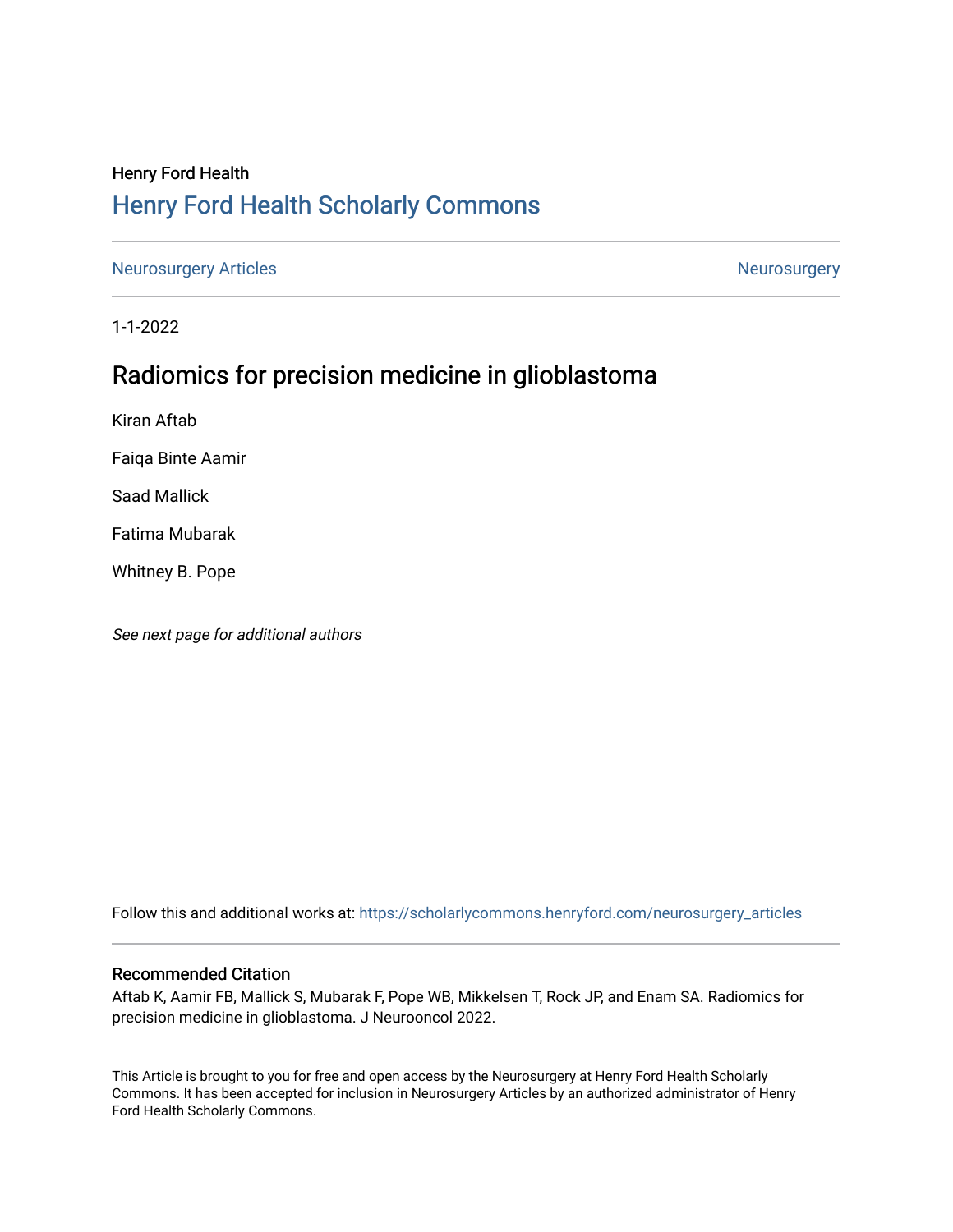# Authors

Kiran Aftab, Faiqa Binte Aamir, Saad Mallick, Fatima Mubarak, Whitney B. Pope, Tom Mikkelsen, Jack P. Rock, and Syed Ather Enam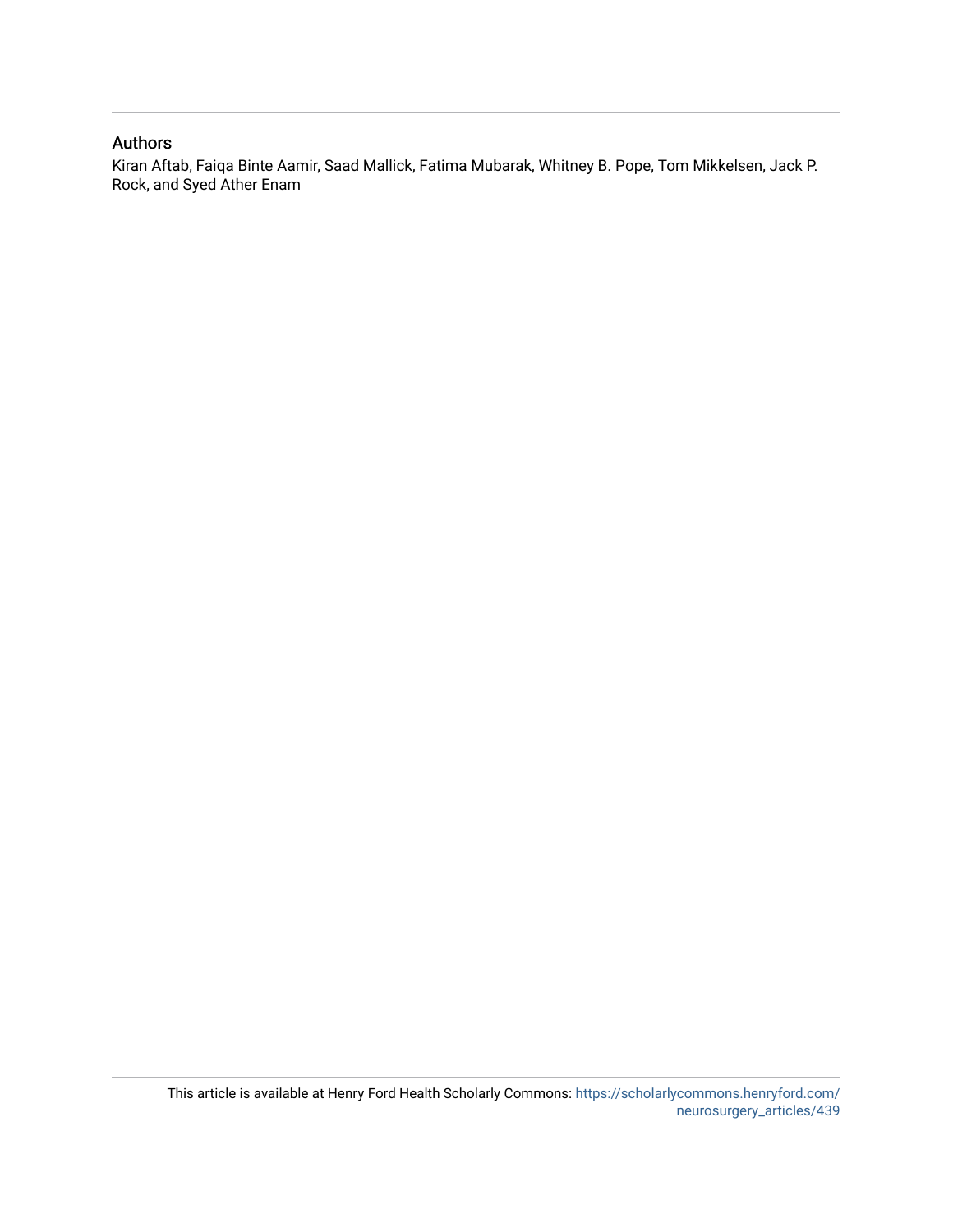## **TOPIC REVIEW**



# **Radiomics for precision medicine in glioblastoma**

Kiran Aftab<sup>1</sup> · Faiqa Binte Aamir<sup>2</sup> · Saad Mallick<sup>2</sup> · Fatima Mubarak<sup>3</sup> · Whitney B. Pope<sup>4</sup> · Tom Mikkelsen<sup>5</sup> · **Jack P. Rock6 · Syed Ather Enam[1](http://orcid.org/0000-0003-2194-0723)**

Received: 5 October 2021 / Accepted: 20 December 2021 / Published online: 12 January 2022 © The Author(s), under exclusive licence to Springer Science+Business Media, LLC, part of Springer Nature 2022

## **Abstract**

**Introduction** Being the most common primary brain tumor, glioblastoma presents as an extremely challenging malignancy to treat with dismal outcomes despite treatment. Varying molecular epidemiology of glioblastoma between patients and intratumoral heterogeneity explains the failure of current one-size-fts-all treatment modalities. Radiomics uses machine learning to identify salient features of the tumor on brain imaging and promises patient-specifc management in glioblastoma patients. **Methods** We performed a comprehensive review of the available literature on studies investigating the role of radiomics and radiogenomics models for the diagnosis, stratifcation, prognostication as well as treatment planning and monitoring of glioblastoma.

**Results** Classifers based on a combination of various MRI sequences, genetic information and clinical data can predict noninvasive tumor diagnosis, overall survival and treatment response with reasonable accuracy. However, the use of radiomics for glioblastoma treatment remains in infancy as larger sample sizes, standardized image acquisition and data extraction techniques are needed to develop machine learning models that can be translated efectively into clinical practice.

**Conclusion** Radiomics has the potential to transform the scope of glioblastoma management through personalized medicine.

**Keywords** Glioblastoma · Neuro-oncology · Radiomics · Radiogenomics · Primary brain tumor

# **Glioblastoma**

Glioblastoma has an incidence of 3.22 per 100,000 and median overall survival (OS) of 14.6 months following standard treatment, which includes a combination of

 $\boxtimes$  Syed Ather Enam ather.enam@aku.edu

> Kiran Aftab kiran.aftab@aku.edu

Faiqa Binte Aamir faiqa.aamir@scholar.aku.edu

Saad Mallick saad.mallick@scholar.aku.edu

Fatima Mubarak Fatima.mubarak@aku.edu

Whitney B. Pope WPope@mednet.ucla.edu

Tom Mikkelsen tmikkel1@hfhs.org

Jack P. Rock jrock1@hfhs.org surgical resection, radiation therapy and chemotherapy [\[1](#page-13-0)]. This "one-size-fts-all" model for the treatment of glioblastoma is now being questioned following research on various pathways implied in intratumoral heterogeneity, arising as a result of genetic and epigenetic makeup, levels of protein

- <sup>1</sup> Section of Neurosurgery, Department of Surgery, Aga Khan University, Karachi, Pakistan
- <sup>2</sup> Medical College, Aga Khan University, Karachi, Pakistan
- <sup>3</sup> Department of Radiology, Aga Khan University, Karachi, Pakistan
- Department of Radiological Sciences, David Geffen School of Medicine, University of California Los Angeles, Los Angeles, CA, USA
- <sup>5</sup> Departments of Neurology and Neurosurgery, Henry Ford Hospital, Detroit, MI, USA
- Department of Neurosurgery, Henry Ford Health System, Detroit, MI, USA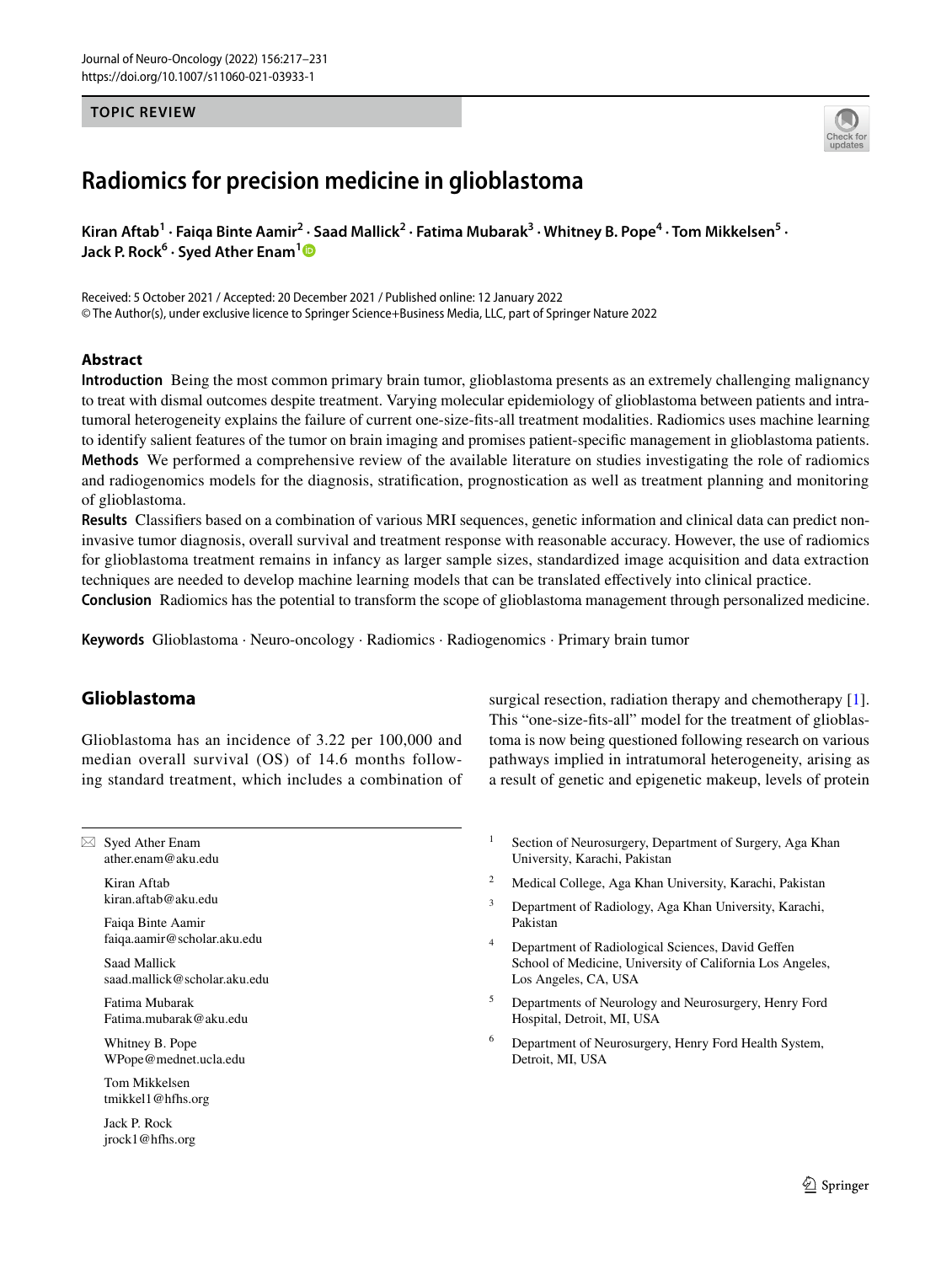expression, metabolic or bioenergetic behavior, microenvironment biochemistry and structural composition [[2\]](#page-13-1). Consequently, features differ on histopathology and imaging across patients as well as spatially throughout a single tumor [\[3](#page-13-2)[–5](#page-13-3)]. Personalized treatment protocols targeting individual patients' tumor characteristics are thus being increasingly advocated for improved success rates in glioblastoma management [[4,](#page-13-4) [6,](#page-14-0) [7](#page-14-1)].

# **Radiomics and radiogenomics**

Radiomics is an emerging application of neuroimaging where advanced computational methods are used to quantitatively extract characteristics from clinical images that are too complex for a human eye to appreciate  $[8, 9]$  $[8, 9]$  $[8, 9]$  $[8, 9]$  $[8, 9]$ . These imaging characteristics, called "features" refect tumor characteristics and inner organization as well as the tumor microenvironment [[9\]](#page-14-3). Radiomics is a multi-step process including the acquisition and preprocessing of images, segmentation, feature extraction and selection, and advanced statistics using machine learning (ML) algorithms (Fig. [1\)](#page-3-0). The pipeline of radiomics is highly collaborative and involves contributions from clinicians, molecular biologists, statisticians, and bioengineers [[8\]](#page-14-2).

Radiomics-derived imaging phenotypes are associated with molecular markers to create 'radiogenomics' models [[5\]](#page-13-3). It is a rapid and reproducible tool to evaluate tumor subtype, mutation status and intratumoral heterogeneity; and non-invasively predicts tumor progression, survival and response to targeted therapies using these characteristics  $[5, 8]$  $[5, 8]$  $[5, 8]$  $[5, 8]$ . Radiogenomics offers more information as opposed to surgical biopsy in view of spatial tumor heterogeneity [[8\]](#page-14-2), especially useful for genomic profling in recurrent glioblastoma which is driven by diferent clonal populations with varying hypermutations and evasion mechanisms [[10](#page-14-4)]. Thus, clinical decision support systems using radiomics will form the base for precision medicine [[9\]](#page-14-3).

# **Applications of radiomics in glioblastoma management**

Radiomics analysis has been widely studied for its use in subtyping brain tumors, predicting prognosis and treatment planning, supporting its potential use as a biomarker. Combining radiomics analysis with clinical and genetic information can remarkably enhance the utility of these models.



<span id="page-3-0"></span>Fig. 1 Pipeline showing radiomics workflow. Acquired clinical images are subjected to standardization and segmentation to extract Regions Of Interest (ROI). After selecting relevant features, advanced statistical analysis is performed to classify and correlate radiomic features. (Images taken from these sources: Image acquisition—[https://](https://www.mdpi.com/2072-6694/11/8/1148) [www.mdpi.com/2072-6694/11/8/1148](https://www.mdpi.com/2072-6694/11/8/1148). Segmentation—[https://www.](https://www.frontiersin.org/articles/10.3389/fncom.2020.00061/full)

[frontiersin.org/articles/10.3389/fncom.2020.00061/full.](https://www.frontiersin.org/articles/10.3389/fncom.2020.00061/full) Feature extraction and selection- [https://www.frontiersin.org/articles/10.3389/](https://www.frontiersin.org/articles/10.3389/fncom.2019.00058/full) [fncom.2019.00058/full.](https://www.frontiersin.org/articles/10.3389/fncom.2019.00058/full) Analysis[—https://www.frontiersin.org/artic](https://www.frontiersin.org/articles/10.3389/fnins.2019.00966/full) [les/10.3389/fnins.2019.00966/full.](https://www.frontiersin.org/articles/10.3389/fnins.2019.00966/full) [mics.biomedcentral.com/articles/10.1186/1755-8794-7-30](https://bmcmedgenomics.biomedcentral.com/articles/10.1186/1755-8794-7-30))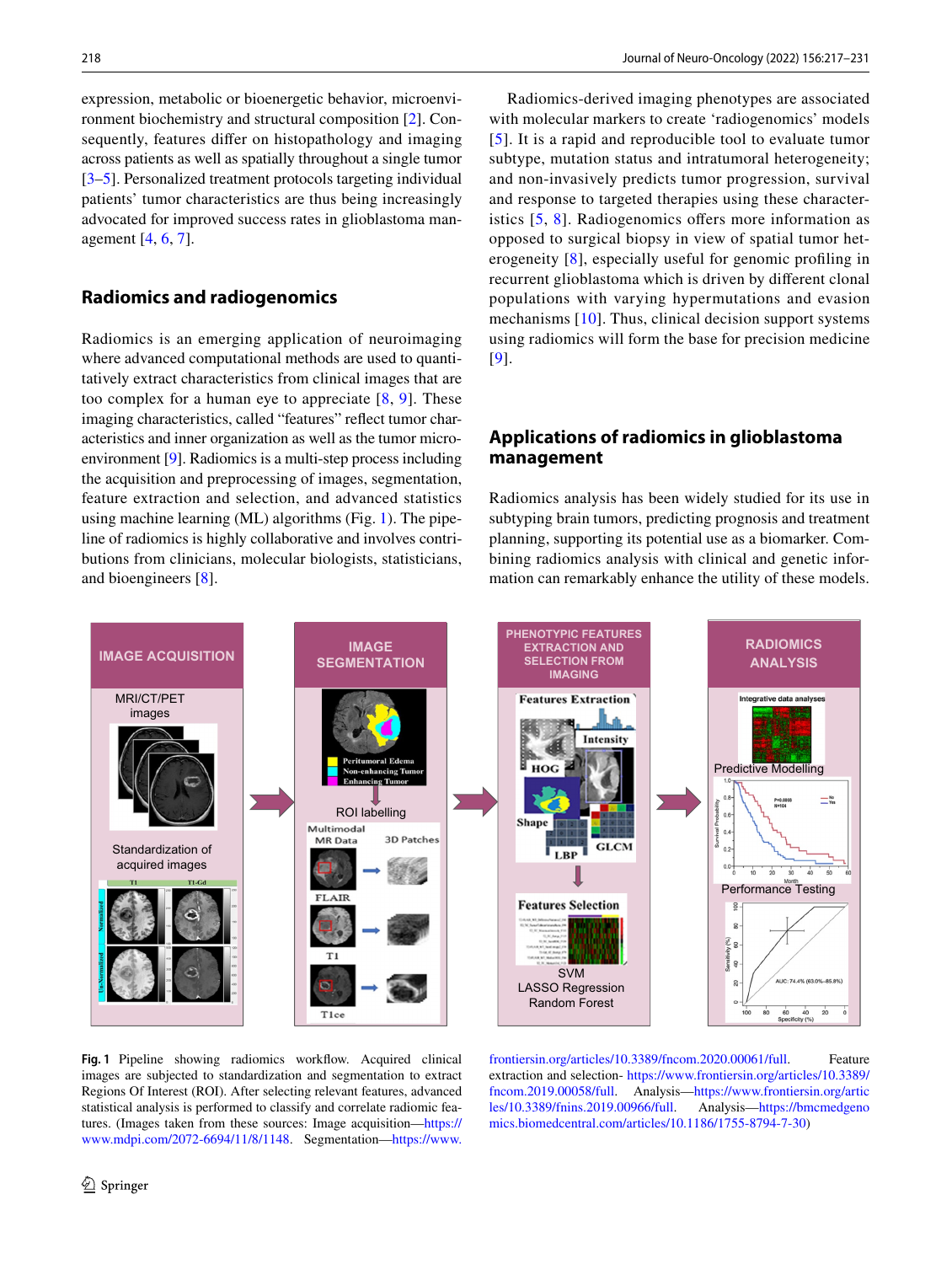#### **Diagnosis and classifcation of glioblastoma**

Simple features on structural MRI such as tumor size, location and enhancement patterns have been used to predict histopathological subtypes of glioblastoma. Extracting complex features using image-processing software and combining with advanced MRI modalities can further improve the accuracy of these models (Table [1\)](#page-5-0).

## **Tumor location**

It is well known that the location of the tumor afects the outcomes in patients with glioblastoma. A "probabilistic radiographic atlas" of more than 500 glioblastoma patients showed associations between stereospecifc frequency of tumor occurrence with age, extent of resection, genetic expression, and survival data. Interestingly, regions closer to subventricular zone were seen to have MGMT unmethylated, mesenchymal, and EGFR-amplifed tumors [[17\]](#page-14-5), supporting their invasive nature and poor prognosis [[38](#page-14-6)]. Another study showed correlation of tumor phenotypes with their spatial distribution [\[30](#page-14-7)]. A comparison between solitary and multicentric glioblastoma revealed upregulation of genes responsible for tumor cell motility and invasiveness and poor prognosis in the multicentric radiophenotype [\[22](#page-14-8)]. Thus, tumor location and multicentricity can give important clues to the cell of origin and tumor behavior.

#### **Tumor size and contrast enhancement patterns**

The correlation between tumor sizes and volume of diferent components (enhancing, necrosis and edema) is well established [\[27](#page-14-9)]. Previously, 'VASARI', a semi-quantitative feature set including tumor volumes, was employed to predict tumor subtypes and survival  $[15, 39]$  $[15, 39]$  $[15, 39]$  $[15, 39]$ . In the VAK classification, a scoring system was developed to create phenotypes using tumor volumetry in combination with age and KPS annotation (Fig. [2\)](#page-7-0) [[35\]](#page-14-11). Volumetry was incorporated in a radiogenomics model where it was combined with DNA microarray analysis to train classifers that can predict geneexpression patterns and survival. They showed that a high ratio of contrast-enhancing volume to the necrotic tumor volume (C:N) could predict overexpression of EGFR, an important therapeutic target [\[40\]](#page-15-1). In another radiogenomic study based on The Cancer Genome Atlas (TCGA) data, stratifcation into high and low FLAIR radiophenotypes refected underlying edema and cellular invasion in glioblastoma, as they were associated with genes and microR-NAs involved in cancer and cellular migration [[36\]](#page-14-12). MRI volumetric features are predictive of several cancer-relevant, drug-targetable DNA mutations in glioblastoma. TP53, RB1, NF1, EGFR, and PDGFRA mutations could each be signifcantly predicted by at least one imaging feature [[18\]](#page-14-13). These studies provide a basis for genomic profling and non-invasively selecting patients for personalized therapies using tumor volumetry.

Radiomics can be used to distinguish solitary brain metastasis from glioblastoma on structural MRI. Artzi et al. developed an excellent classifer (AUC 0.96) with support vector machine (SVM) using post-contrast T1 weighted (T1CE) MRI. However, performance decreased when subtypes of brain metastasis were attempted to classify [[11\]](#page-14-14). In another study, contrast-enhancing and peritumoral hyperintense masks in T2-weighted (T2W) MRI-based deep learning model showed best performance (area under curve AUC 0.956) compared to the traditional machine learning model (AUC 0.890) and human readers (AUC 0.774) [\[12](#page-14-15)]. However, when Shin et al. utilized both T1CE and T2W sequences to develop a 2D CNN, they only achieved reasonable accuracy implying no clear beneft of combining the two modalities [\[37\]](#page-14-16)**.**

#### **Texture**

Texture is a chief radiomic feature utilized for glioblastoma phenotyping. In one study, a gray-level co-occurrence matrix (GLCM) approach was employed for extracting phenotypic texture features for necrosis, active tumor, and edema on structural MRI. Features were significant predictors (*p* value  $< 0.01$ ) of prognosis but in areas of active tumor only [\[41\]](#page-15-2). Another study was able to predict MGMT methylation status using space-frequency texture analysis based on the S-transform in T2W MRI, albeit with an accuracy of 71%, requiring better algorithms [[16\]](#page-14-17). Other studies based on texture features were able to predict MGMT methylation status with reasonable accuracy [[21](#page-14-18), [20](#page-14-19)].

Occasionally, high‐grade gliomas (WHO Grade III and glioblastoma) may have the same MRI appearance as lowgrade gliomas. Classifers using texture along with size, shape, intensity, and histogram features can be used to differentiate low-grade from high-grade gliomas. Performance of these classifers varies with the algorithm used, the best performance was observed with SVM (AUC 0.932) and Random forest (AUC 0.921) [\[28,](#page-14-20) [14\]](#page-14-21).

#### **Advanced MRI sequences and multimodal analyses**

Advanced sequences such as Difusion and Perfusion MRI have been extensively used in brain tumors to evaluate invasiveness, angiogenesis, and tumor behavior. Raw tumor features from structural MRI and delta-radiomic features from dynamic susceptibility contrast (DSC) perfusion MRI were extracted to diferentiate low-grade gliomas from highgrade gliomas. This classifer reached an AUC of 0.94 [\[19](#page-14-22)]. However, a Cochrane meta-analysis on 7 studies to diferentiate untreated solid and non‐enhancing low-grade from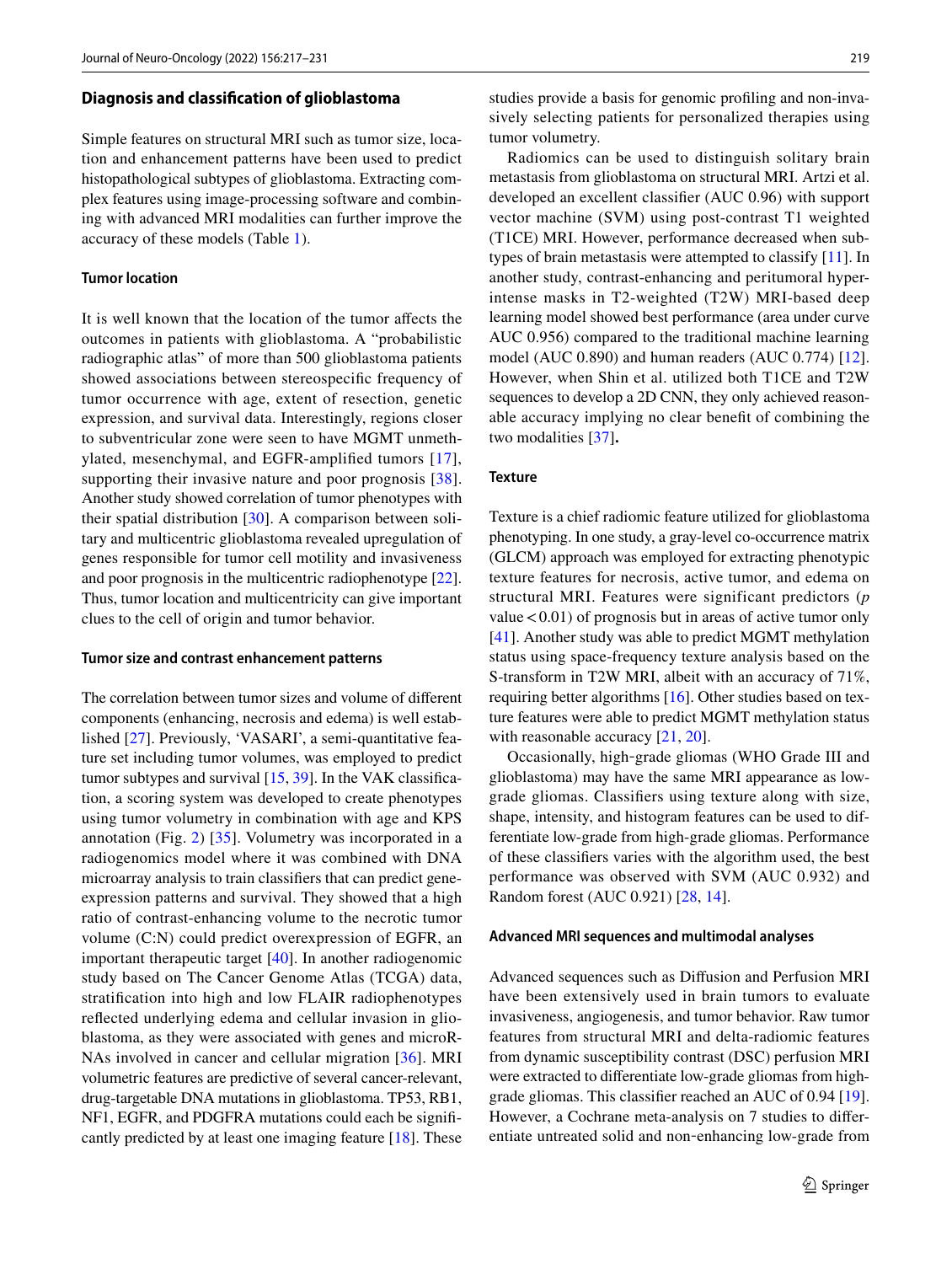<span id="page-5-0"></span>

| Authors and reference no                     | Year         | Study sample $(n)$                                                  | Task                                                                                                                           | Machine learning algorithm                                                              | Performance parameter                                                                       |
|----------------------------------------------|--------------|---------------------------------------------------------------------|--------------------------------------------------------------------------------------------------------------------------------|-----------------------------------------------------------------------------------------|---------------------------------------------------------------------------------------------|
| Artzi et al. [11]                            | 2019         | Glioblastoma and brain metastasis<br>(439)                          | Differentiation between glioblastoma<br>and brain metastasis                                                                   | Support vector machine                                                                  | Accuracy 0.85, sensitivity 0.86, speci-<br>ficity 0.85, AUC 0.96                            |
| Bae et al. [12]                              | 2020         | (248)<br>Glioblastoma and metastases                                | Distinguishing glioblastoma from<br>single brain metastasis                                                                    | Deep learning                                                                           | AUC 0.956, sensitivity 90.6%, specific-<br>ity 88.0%, and accuracy 89.0%                    |
| Barajas Jr et al. [13]                       | 2012         | newly diagnosed glioblastoma (51)                                   | Histopathologic correlation of MRI<br>features                                                                                 | Mixed effect models                                                                     |                                                                                             |
| Cho et al. [14]                              | 2018         | High grade and low grade gliomas,<br>BraTS 2017 (285)               | Glioma grading                                                                                                                 | Random forest                                                                           | AUC 0.9213                                                                                  |
| Colen et al. $[15]$                          | 2014         | TCIA<br>Treatmentnaïve glioblastoma,<br>(104)                       | Radiogenomics in invasive phenotype                                                                                            | Robust multi-array (RMA)                                                                |                                                                                             |
| Ellingson et al. [17]<br>Drabycz et al. [16] | 2010<br>2013 | Newly diagnosed GBM (59)<br>de novo glioblastoma (507)              | Predicting MGMT methylation status<br>(tumor locations indicative of cells<br>Probabilistic radiographic atlases<br>of origin) | Mutual information algorithm/<br>Bicubic interpolating kernel<br><b>ADIFFI</b> analysis | Accuracy 71%                                                                                |
| Gutman et al. [18]                           | 2015         | Glioblastoma, TCIA (76)                                             | Predicting somatic mutations                                                                                                   |                                                                                         | AUC 0.646-0.722                                                                             |
| Jeong et al. [19]                            | 2019         | High-grade and lowgrade gliomas<br>(25)                             | Glioma grading                                                                                                                 | Random forest                                                                           | Accuracy 0.950 HG and 0.850 for LG;<br>AUC 0.94                                             |
| Hajianfar G et al. [20]                      | 2019         | Glioblastoma with known MGMT<br>methylation status (82)             | Predicting MGMT methylation status                                                                                             | Decision Tree classifier                                                                | <b>AUC 0.78</b>                                                                             |
| Korfiatis P et al. [21]                      | 2016         | Glioblastoma with known MGMT<br>methylation status (155)            | Predicting MGMT methylation status                                                                                             | Support vector machine                                                                  | AUC 0.85, sensitivity 0.803, specific-<br>ity 0.81                                          |
| Kong et al. [22]                             | 2016         | Treatmentnaïve GBM (51)                                             | Phenotyping multicentric GBM                                                                                                   | Shortest path algorithm                                                                 |                                                                                             |
| Lee et al. [23]                              | 2019         | newly diagnosed GBM (123)                                           | Predicting IDH1 mutation status                                                                                                |                                                                                         | Prediction rate 70.3%-87.3%, accuracy<br>$66.3\%83.4\%$ in the external valida-<br>tion set |
| Li et al. [24]                               | 2018         | Glioblastoma (133 training, 60 vali-<br>dation cohort) (193)        | Predicting MGMT methylation status                                                                                             | Random forest                                                                           | AUC = 0.88, accuracy = $80\%$ Radiom-<br>ics model                                          |
| Lin et al. [25]                              | 2017         | 8 PCNSL and 36 glioblastoma (44)                                    | Differentiation of glioblastoma and<br>prinary CNS lymphoma                                                                    | Histogram analysis                                                                      | AUC 0.83 for mean ADC                                                                       |
| Suh et al. [26]                              | 2018         | ioblas-<br>54 PCNSL and 23 atypical gl<br>toma $(77)$               | Differentiation of glioblastoma and<br>primary CNS lymphoma                                                                    | Random forest                                                                           | Mean AUC 0.921 of the radiomics<br>classifier                                               |
| Naeini et al. [27]                           | 2013         | Glioblastoma (46)                                                   | Associating imaging features with<br>mesenchymal subtype                                                                       | Quantitative volumetric analysis                                                        | Volume of contrast enhancement: AUC<br>0.78 central necrosis: $AUC = 0.73$                  |
| Nakamoto et al. [28]                         | 2019         | Grade III and IV glioma (224)                                       | Glioma grading                                                                                                                 | Random forest                                                                           | Accuracy 0.806, sensitivity 0.822,<br>specificity 0.773, AUC 0.800                          |
| Pope et al. [29]                             | 2012         | Newly diagnosed glioblastoma Up-<br>front bevacizumab -treated (38) | Tumor stratification (gene expression<br>in high-versus-low ADC tumors)                                                        | Positive Pixel Count and Nuclear<br>Algorithms                                          |                                                                                             |
| Rathore et al. [30]                          | 2018         | de novo glioblastoma (261)                                          | Imaging based phenotypes for risk-<br>stratification                                                                           | Support vector machine                                                                  | Accuracy 80.19% within subtypes,<br>73.58% across all patients                              |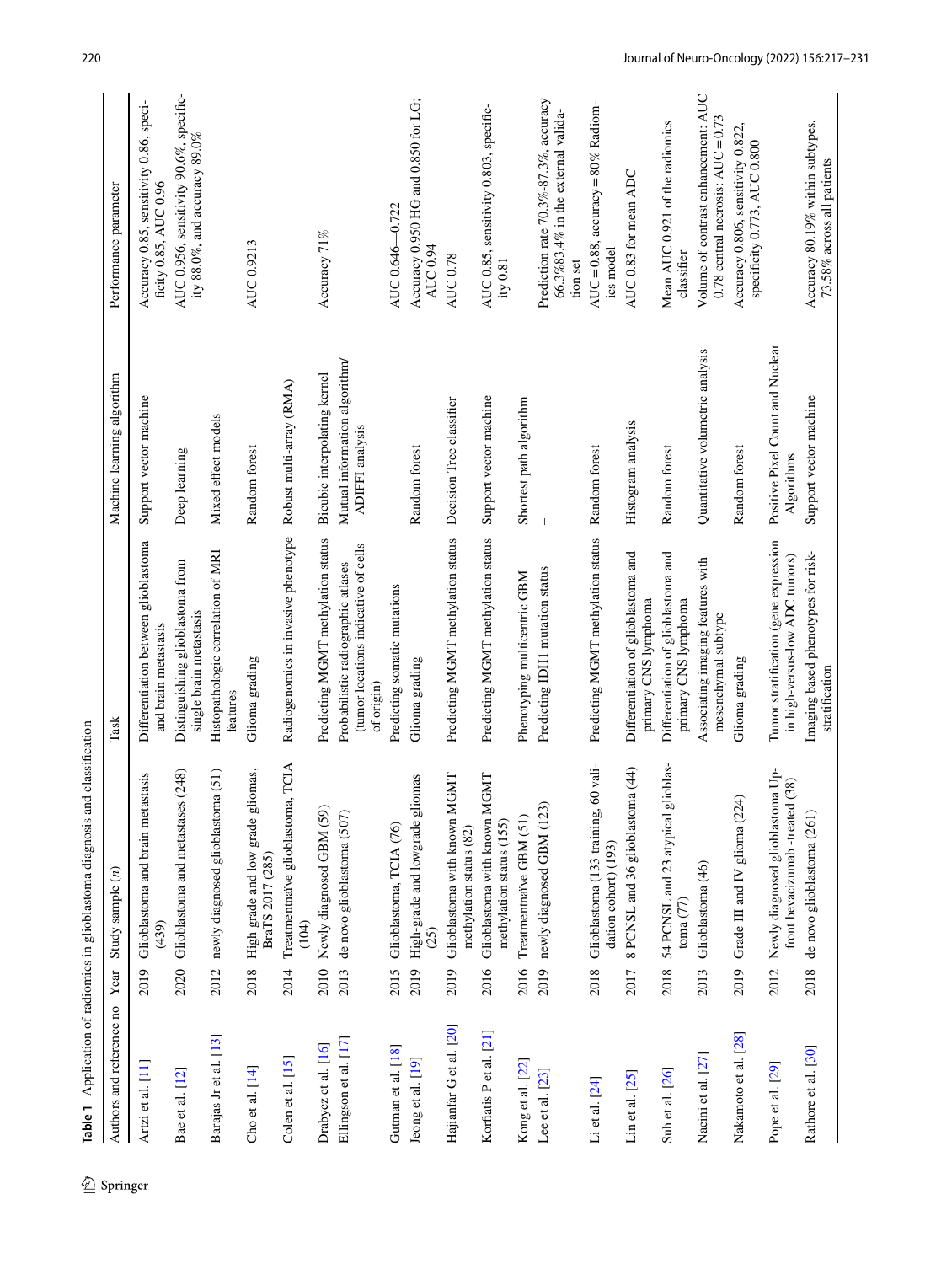| Table 1 (continued)                            |      |                                                                   |                                                                                       |                            |                                                                                                                                                                    |
|------------------------------------------------|------|-------------------------------------------------------------------|---------------------------------------------------------------------------------------|----------------------------|--------------------------------------------------------------------------------------------------------------------------------------------------------------------|
| Authors and reference no Year Study sample (n) |      |                                                                   | Task                                                                                  | Machine learning algorithm | Performance parameter                                                                                                                                              |
| Sasaki et al. [31]                             |      | 2019 Newly diagnosed GBM patients (201) Predicting MGMT status    |                                                                                       | <b>LASSO</b>               | Accuracy 67%, Sensitivity 67%, Speci-<br>67%, Negative predictive value 67%,<br>ficity 66%, Positive predictive value<br>Prevalence of pMGMT methylation<br>$50\%$ |
| Tian et al. $[32]$                             |      | 2018 Grades II, III, and IV gliomas (153)                         | Glioma grading                                                                        | Support vector machine     | Accuracy 96.8%, AUC 0.987 LGGs vs<br>HGGs; accuracy 98.1%, AUC 0.992<br>for grades III vs IV                                                                       |
| Xi et al. [33]                                 |      | 2018 GBM patients (98)                                            | Predicting MGMT methylation status                                                    | Support vector machine     | Training: accuracy 86.59% validation:<br>accuracy 80%                                                                                                              |
| Xi et al. [33]                                 |      | IGMT<br>2018 Glioblastoma with known M<br>methylation status (98) | Predicting MGMT methylation status Support vector machine                             |                            | Training: accuracy 86.59%, validation:<br>accuracy of 80%                                                                                                          |
| Zhang et al. [34]                              | 2017 | High grade and low grade gliomas<br>(120)                         | Glioma grading                                                                        | Support vector machine     | Accuracy 0.945                                                                                                                                                     |
| $Zimnet$ al. $[35]$                            | 2012 | Glioblastoma, TCIA (142)                                          | Patients stratification                                                               |                            |                                                                                                                                                                    |
| Zinn et al. [36]                               | 2011 | Glioblastoma, TCIA (78)                                           | Radiogenomic mapping of edema/cel- Ingenuity pathway analysis (IPA)<br>lular invasion |                            |                                                                                                                                                                    |
| Shin et al. $[37]$                             |      | 2021 Glioblastomaand solitary brain<br>metasasis patients (598)   | Differentiation of glioblastoma from<br>solitary brain metastasis                     | Deep learning              | Accuracy 89%, AUC 0.889                                                                                                                                            |
|                                                |      |                                                                   |                                                                                       |                            |                                                                                                                                                                    |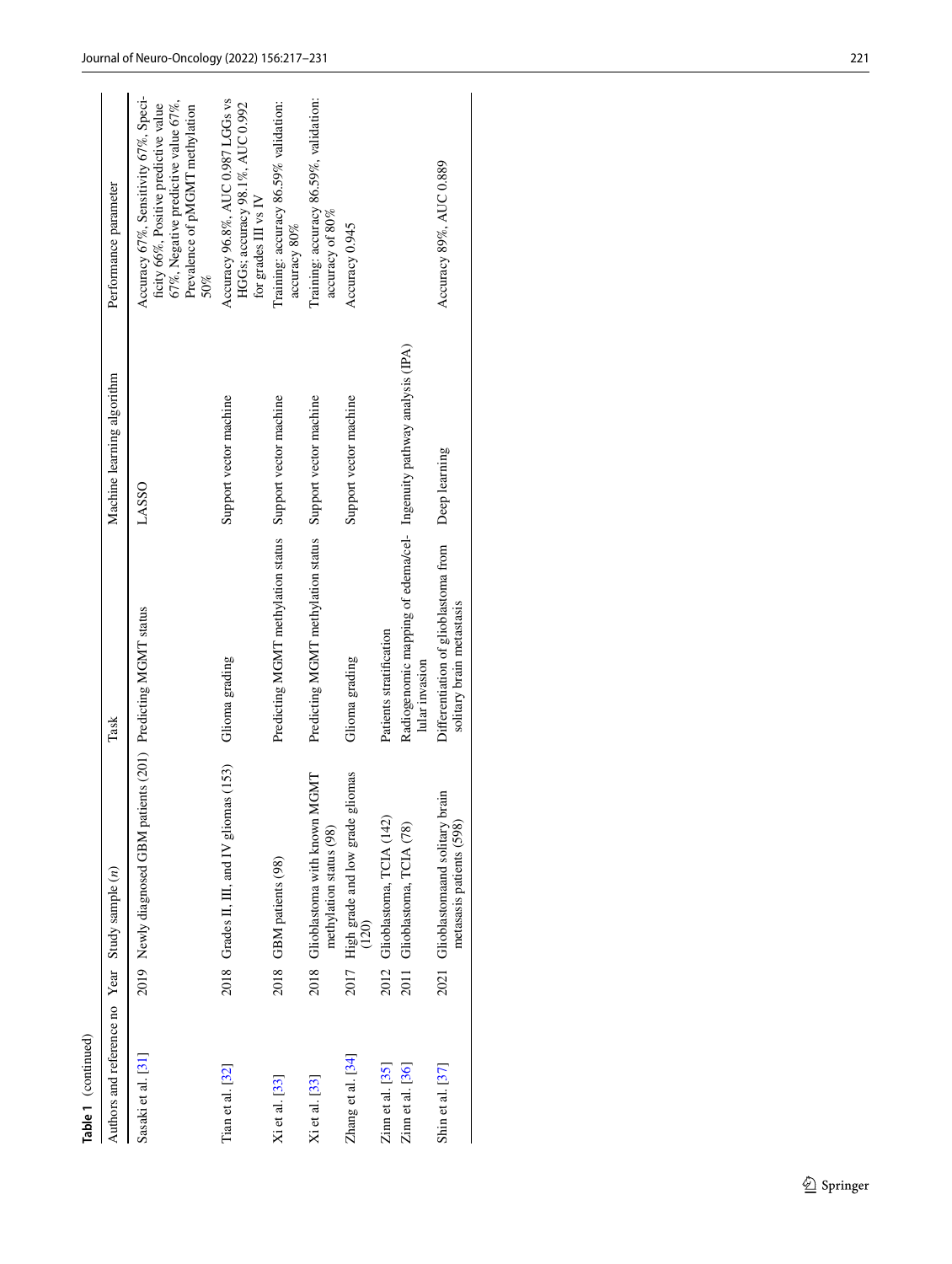

<span id="page-7-0"></span>**Fig. 2** Volume, Age, KPS (VAK) classifcation and phenotype. *V*olume, *A*ge, *K*PS (VAK)-A and B classes showing (**A**) Kaplan Meier survival plot (**B**) representative MRI images for VAK-A and VAK-B patients and (**C**) VAK-A and VAK-B survival validation in an independent patient set  $(N=64)$  and **(D)** combination of the discovery and

high-grade gliomas using DSC MRI features (rCBV and Ktrans) reported wide range of estimates for both sensitivity and specifcity, making these parameters less reliable [\[42](#page-15-3)]. Difusion MRI was employed to compare the expression of various genes between the high- versus low- Apparent Diffusion Coefficient (ADC) tumors in a subset of patients. High-ADC tumors were found to have higher expression of 13 genes, 6 of which encode for extracellular matrix (ECM) molecules including collagen or collagen-binding proteins, suggesting a role of these genes in pro-invasive phenotype [\[29](#page-14-28)]. In another study, physiologic MRI was correlated with stereotactic image-guided biopsies to diferentiate contrastenhancing and nonenhancing tumor areas. DSC MRI was useful for identifying tissue specimens with higher tumor proliferation, necrosis, and vascular hyperplasia in the contrast-enhancing component of the lesion, while difusion MRI may be useful to detect infltrating tumors in the nonenhancing region. This is of particular interest for defning

validation set  $(N=142)$  for patient with full VAK annotation including the Proportional Hazards Model correcting for Age and KPS. (Source [https://journals.plos.org/plosone/article?id=10.1371/journal.](https://journals.plos.org/plosone/article?id=10.1371/journal.pone.0041522) [pone.0041522\)](https://journals.plos.org/plosone/article?id=10.1371/journal.pone.0041522)

tumor burden in non-enhancing regions, where distinguishing reactive edema from biologically active infltrative tumor is clinically important. In this study, accuracy of the results could be confounded by the misregistration arising as a result of brain shift [\[13](#page-14-23)].

MR imaging features of Primary CNS Lymphoma (PCNSL) and glioblastoma overlap, with difering survival outcomes and treatment options. In a study where perfusion and difusion-weighted MRI were used to diferentiate glioblastoma from lymphoma, mean ADC and plasma volume (rVp) were higher in the glioblastoma compared to PCNSL. Moreover, mean ADC was superior (AUC 0.83) to rVp and permeability transfer constant (Ktrans). This was true for contrast-enhancing regions only, possibly due to increases in tumor cellularity, microvascular permeability, and vascular proliferation [[25\]](#page-14-26). In another study, ADC was outperformed by a multi-parametric (T1WCE, post-contrast T2W and FLAIR) and multiregional radiomics classifer with AUC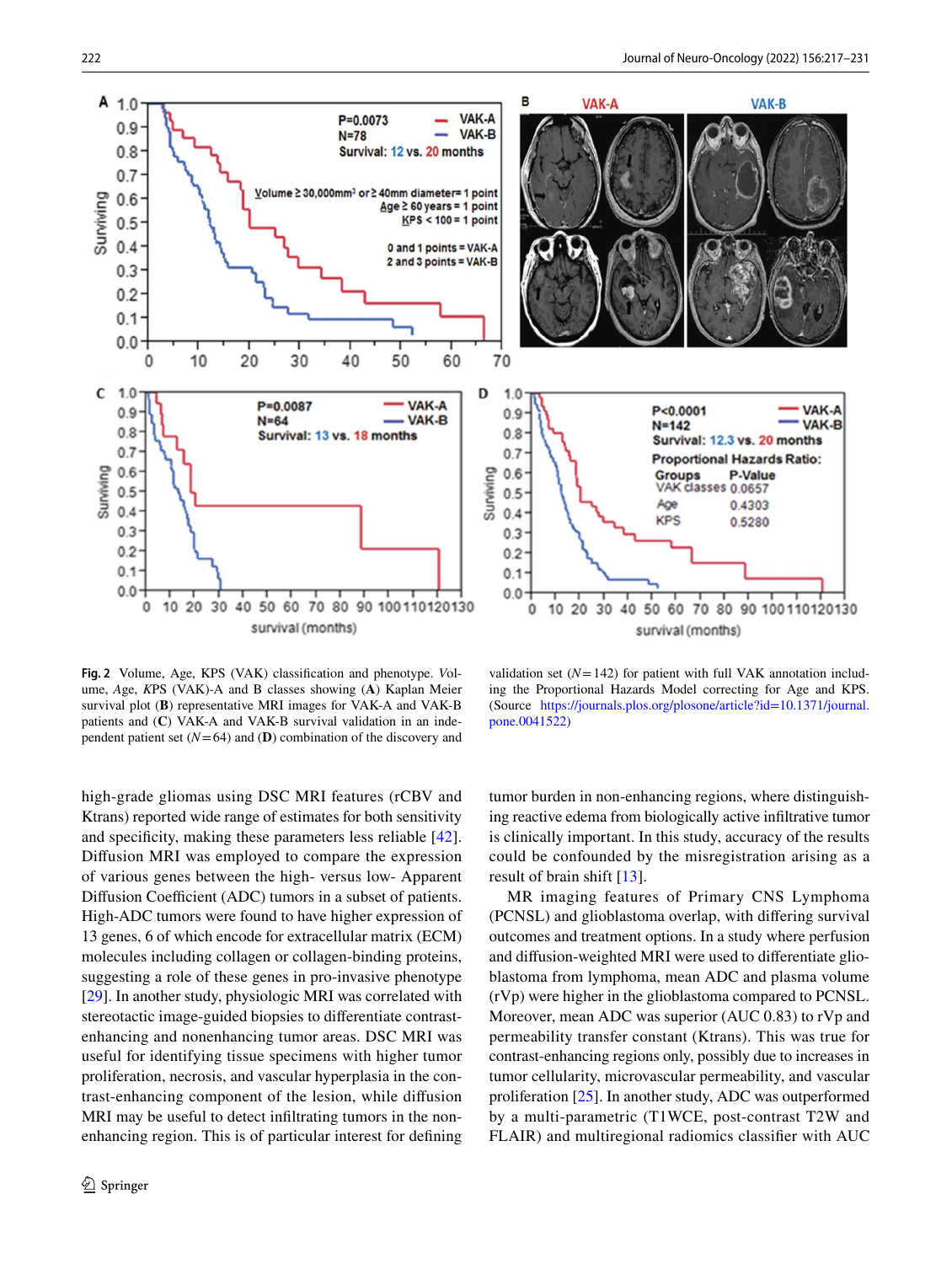0.921 [\[26](#page-14-27)]. This questions the beneft of including advanced sequences in classifer in the presence of conventional MRI.

Other studies have explored the utility of multiparametric MRI to create more accurate radiomic models for tumor subtyping, grading and predicting mutational status. Rathore et al. used 267 multiparametric MRI based radiomic features, extracted from T1-weighted (T1W), T2W, T1CE, T2 FLAIR, DSC, and DTI to subtype de novo glioblastoma into three imaging phenotypes. For example, the solid subtype was characterized by highly uniform vascularization, highest cell densities, small-sized edema, moderately spherical and well-circumscribed appearance, with peritumoral edematous tissue having signs of heterogeneous neovascularization. This subtype had a predilection for the right temporal lobe and was associated with the worst prognosis. A personalized treatment regimen would involve very aggressive peritumoral resection and radiation dose escalation in these tumors [[30](#page-14-7)]. Combining various MRI sequences can also improve classifer accuracy for tumor grading [[32,](#page-14-30) [34](#page-14-32)]. Classifer performance also increased using MRI features from multiregional and multiparametric structural MRI to predict MGMT methylation status in glioblastoma [[33](#page-14-31), [24\]](#page-14-25). Similarly, IDH 1 mutation status was predicted using radiomic features on multiparametric MRI with enhanced accuracy when age and multiple regions were included [\[23\]](#page-14-24).

#### **Prognostication of glioblastoma**

It is increasingly important for physicians to understand an individual patient's prognosis and adjust their therapy accordingly. For this reason, a large number of studies aimed to predict outcomes using radiomics alone and augmented with clinical data, genomics, and proteomics can be used. (Table [2\)](#page-9-0).

### **Conventional MRI features**

Studies have used various features extracted from conventional MRI to predict patient outcomes in glioblastoma. Longer median survival was associated with higher sphericity, surface-to-volume ratio and edge enhancement of glioblastoma lesions on T1W MRI [[54\]](#page-15-4). Lao et. al divided features into 'handcrafted features' and 'deep features' to create a feature signature, which when coupled with clinical risk factors such as age and Karnofsky Performance Score, was able to predict overall survival (OS). Compared with the predictive ability of traditional risk factors, the proposed feature signature achieved a superior prediction of OS  $(C$ -index = 0.739) [[49\]](#page-15-5). Similar combined models reached C-index of 0.974 [\[56](#page-15-6)].

Texture, tumor shape and volumetric features were extracted, and combined with age to produce a model that would predict short-term, mid-term, and long-term OS [[56,](#page-15-6) [53](#page-15-7)]. Zhou et al. went one step further and identifed spatial-based characteristics from tumor sub-regions that can be used to predict survival time in patients [[57\]](#page-15-8). Similarly, Chaddad et al. found three texture features extracted from active part of the tumors that signifcantly predicted survival outcomes compared to the necrotic and edematous parts [\[41\]](#page-15-2). Moreover, these radiomic models could predict survival in diferent molecular subtypes as well [\[55\]](#page-15-9). Addition of location-based features of brain tumors to radiomic features extracted from conventional MRI enhanced the ability of a model to predict OS of patients by 9%. Furthermore, classifying groups according to resection status can also increase the accuracy of such prediction models [[58\]](#page-15-10). Verma et al. used MRI features to create a radiomics risk score for predicting PFS. With a concordance index of 0.80, these features also correlated well with histopathologic attributes associated with glioblastoma aggressiveness. Such scores can be easily utilized in clinical settings [\[59](#page-15-11)].

## **Advanced MRI features**

Advanced MRI modalities have also been also explored to predict glioblastoma patient outcomes [[52\]](#page-15-12). It was seen that high rCBV in the non-enhancing region of tumor was predictive of worsening OS and Progression-free Survival (PFS) [[48](#page-15-13)]. ADC histogram analysis was useful to predict PFS in newly diagnosed as well as recurrent glioblastoma [[29,](#page-14-28) [60](#page-15-14)]. In these studies, low ADC predicted poor outcomes. Models incorporating both conventional and advanced MRI sequences may show better performance at predicting the prognosis.

#### **Radiogenomics and proteomics**

MGMT promoter hypermethylation is associated with better prognosis and response to therapy. This mutational status alongwith IDH has been combined with radiomic features from structural MRI to stratify patients based on overall survival producing more robust radiomics-based prognostic models [\[44](#page-15-15), [51\]](#page-15-16). Zinn et al. stratifed VAK annotated cases further with molecular signatures and found a 10.5 months' additional survival beneft for the group with *MGMT* promoter methylation  $[15]$  $[15]$  $[15]$ . In another study, glioblastomas were first divided into groups based on vascularization (rCBV values). It was seen that MGMT methylation was a positive predictive factor for OS ( $p = 0.003$ , AUC=0.70) in the moderately vascularized tumors. However, there was no signifcant efect of MGMT methylation in the highly vascularized tumors ( $p = 0.10$ , AUC $= 0.56$ ) [\[45](#page-15-17)]. Contrastingly, some studies did not fnd any signifcant association of prognosis with MGMT promoter hypermethylation [[54,](#page-15-4) [31](#page-14-29)]. This could be due to insufficient feature selection methods.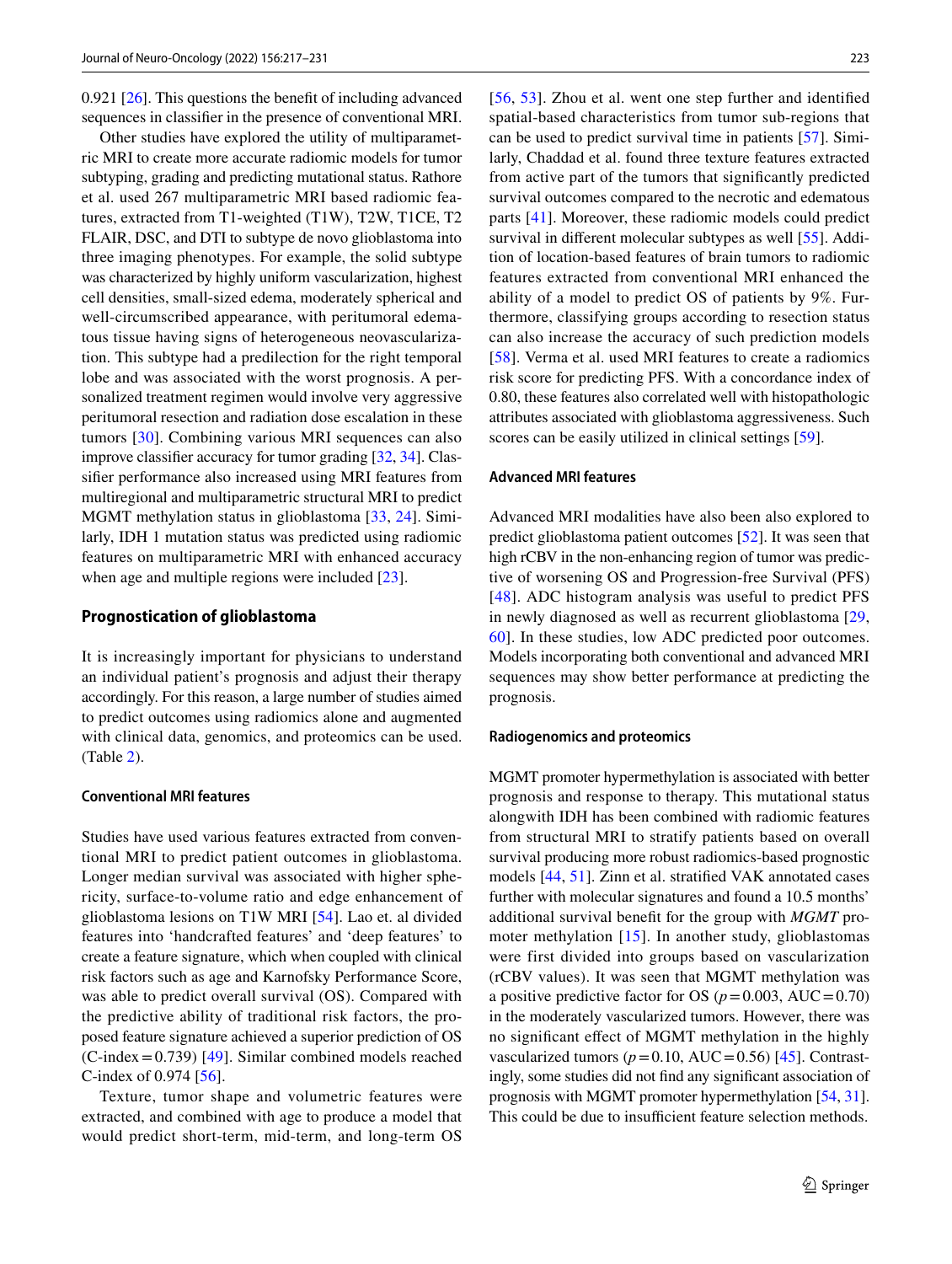<span id="page-9-0"></span>

| Springer |                            |      | Table 2 Application of radiomics in glioblastoma survival prediction |                                                                                          |                                                                 |                                                                                  |
|----------|----------------------------|------|----------------------------------------------------------------------|------------------------------------------------------------------------------------------|-----------------------------------------------------------------|----------------------------------------------------------------------------------|
|          | Authors and reference nos  | Year | Study sample $(n)$                                                   | Predictors of survival                                                                   | Machine learning algorithm                                      | Performance parameter                                                            |
|          | Beig et al. [43]           | 2018 | Glioblastoma (115)                                                   | Radiomics features + expression pro-<br>file of 21 hypoxiaassociated genes               | Random forest and information gain                              | Combined Cindex = $0.69$ training set,<br>0.83 on validation set                 |
|          | Choi et al. $[44]$         | 2020 | Glioblastoma (120)                                                   | Radiomics + Clinical + MGMT and<br>IDH-1 status                                          | Deep learning/CNN                                               | Combined overall and progression-free<br>survival AUC 0.73 and 0.67              |
|          | Chaddad et al. [41]        | 2016 | Glioblastoma, TCIA (40)                                              | Radiomics                                                                                | Decision trees (DT)                                             | Accuracy 79.31, sensitivity 91.67, and<br>specificity 98.75%                     |
|          | Diehn et al. [40]          | 2008 | Glioblastoma (25)                                                    | Radiomics (predictive of gene-<br>expression pattern)                                    | Two-step algorithm                                              |                                                                                  |
|          | Fuster-Garcia et al. [45]  | 2021 | NCT034393 32 clinical study (96)                                     | MGMT methylation and rCBV                                                                | Cox regression                                                  | AUC0.70 for MGMT                                                                 |
|          | Gutman et al. [39]         | 2013 | Glioblastoma, TCIA (75)                                              | Radiomics (predictive of molecular<br>profile)                                           | Cox regression                                                  |                                                                                  |
|          | Hsu et al. $[46]$          | 2020 | Glioblastoma (116)                                                   | Radiomics features predictive of<br>Immunophenotypes                                     | Random forest and information gain                              | Accuracy 79%                                                                     |
|          | Kickingered er et al. [47] | 2016 | Newly diagnosed glioblastoma (181)                                   | Radiomics + Clinical + Molecular                                                         | Cox regression                                                  | Prediction error reduced by 36% for<br>PFS and 37% for OS                        |
|          | Jain et al. [48]           | 2014 | GBM (45)                                                             | ers+imaging of the nonenhancing<br>Clinical + genomic biomark-<br>component              | Random forest and information gain                              | Joint imaging and clinical model AUC<br>0.69                                     |
|          | Lao et al. [49]            | 2017 | Glioblastoma (112)                                                   | Radiomics features + clinical factors                                                    | Pre-trained CNN via transfer learn-<br>ing/deep learning        | Combined model Cindex = $0.739$                                                  |
|          | Liao et al. [50]           | 2019 | Glioblastoma, TCIA (137)                                             | Radiomics (predictive of gene-<br>expression patterns)                                   | Gradient boosting decision tree                                 | Accuracy 0.81, AUC of the short and<br>long survival time class 0.79 and<br>0.81 |
|          | Molitoris et al. [51]      | 2017 | Supratentori al GBM initiated TMZ-<br>based concurrent chemothera py | mance status, resection extent, race,<br>Age, gender, MGMT status, perfor-<br>tumor site | Cox regression                                                  |                                                                                  |
|          | Park et al. [52]           | 2020 | Newly diagnosed glioblastoma (216)                                   | model (radiomics score+clinical<br>Multiparametric MR prognostic<br>predictors)          | Cox regression                                                  | $C$ -index $0.74$                                                                |
|          | Sanghani et al. [53]       | 2018 | GBM patients from the BraTS 2017<br>dataset (163)                    | Radiomics                                                                                | Support vector machine classificatio<br>Ξ                       | Accuracy 97.5%                                                                   |
|          | Sasaki et al. [31]         | 2019 | $\hat{\Pi}$<br>Newly diagnosed GBM (20                               | Radiomics + MGMT status                                                                  | Supervised principal component<br>analysis (SPCA)               |                                                                                  |
|          | Tixier et al. [54]         | 2019 | GBM (159)                                                            | Radiomics+MGMT status                                                                    |                                                                 |                                                                                  |
|          | Yang et al. [55]           | 2015 | De novo GBM (82)                                                     | Radiomics                                                                                | Random forest                                                   | AUC 0.69 for 12 month survival status                                            |
|          | Zhang et al. [56]          | 2019 | GBM (105)                                                            | Radiomics+clinical                                                                       | Logistic regression                                             | Training: C index, 0.971, validation:<br>$C$ -index $0.974$                      |
|          | Zhou et al. $[57]$         | 2017 | Glioblastoma (54)                                                    | Image-based spatial characteristics in<br>tumor subregions                               | Support vector machine                                          | Accuracy 87.50% (dataset 1) 86.36%<br>(dataset 2)                                |
|          | Soltani M et al. [58]      | 2021 | BraTS 2019 data                                                      | Predicting survival using location<br>based features                                     | Linear, regression, random vector<br>forest, support regression |                                                                                  |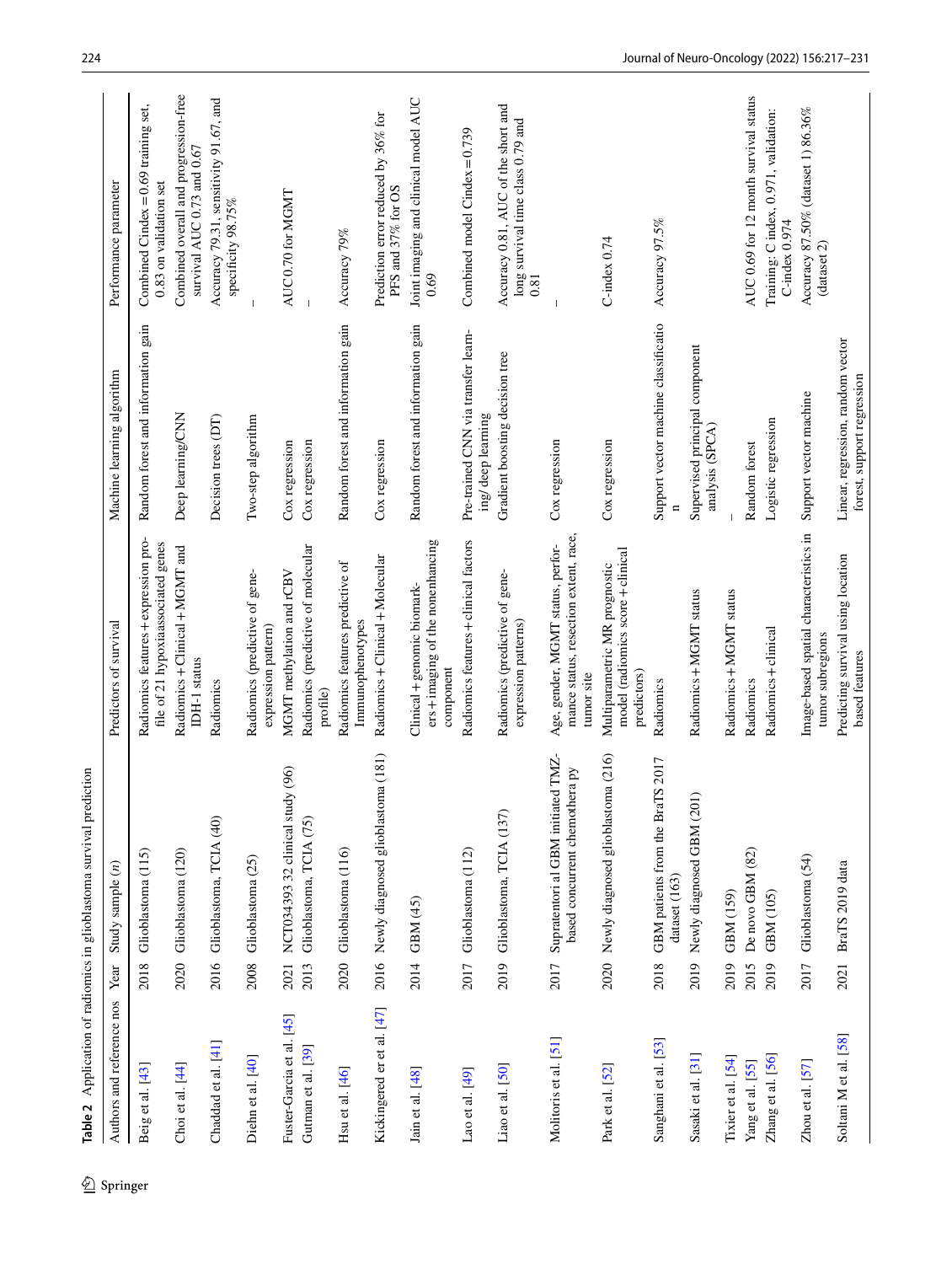Integrative models promise a reduction in prediction errors [\[44](#page-15-15), [43\]](#page-15-18). Chaddad et al. created multi-omic integra tive model using radiomic, clinical, protein expression and genetic features to predict the outcome for IDH1 wild-type glioblastoma patients which reached AUC of 78.24% [\[61](#page-15-22)]. Liao et al. extracted First order and multi-dimensional fea tures from segmented lesions on FLAIR MRI and gave a feature importance score for feature selection [[50\]](#page-15-21). When combined with genetic expression, the Gradient Boosting Decision Tree model predicted both short-term and longterm survival with an accuracy of 0.81. While six metagenes showed significant interactive effects with image features, this study was limited by unavailability of complete genomic data [[50](#page-15-21)].

Immunophenotypes in glioblastoma are important as they predict response to immunotherapy and outcomes. Hsu et al. used radiomic immunophenotyping models to predict patient prognosis [[62\]](#page-15-23). They showed that the phenotype with the worst prognosis comprised highly enriched myeloid-derived suppressor cells and lowly enriched Cytotoxic T lympho cytes [[62\]](#page-15-23).

## **Treatment of glioblastoma**

Studies have shown the beneft of radiomics analysis in plan ning surgical procedures, evaluating the dose of radiother apy, predicting the efective dose of chemotherapeutic agents and stratifying patients who will beneft from therapy. After initiating therapies, radiomics can be used to diferentiate mimicking entities like true progression, pseudoprogression and radionecrosis(Table [3\)](#page-11-0).

#### **Surgical resection**

A study correlating tumor surface regularity on T1W MRI with OS of 165 glioblastoma patients who underwent surgical resection highlighted that patients with surface-regular tumors had a higher survival rate and beneft from total tumor resection as compared to surface-irregular tumor patients [\[62](#page-15-23)]. Gaw et al. created a hybrid model to predict tumor cell invasion preoperatively for more effective surgery and radiation planning. The hybrid model, comprising an ML component that was driven by imaging data and a mechanistic model of tumor growth called the Proliferation-Invasion (PI) model, outperformed the individual components [[68](#page-15-24)]. Thus, radiomics can help plan a targeted and personalized surgical treatment.

### **Radiation therapy (RT) planning**

Radiomics shows immense potential to guide precision radiotherapy. Prediction models can estimate the extent of tumor infltration and can help identify areas that are at a

| ť |
|---|
|   |

Authors and reference nos

Authors and reference nos Year Study sample (*n*) Predictors of survival Machine learning algorithm Performance parameter

Predictors of survival

Machine learning algorithm LASSO, Cox regression

for progression-free survival

Assessingfeatures that are prognostic for progression-free survival

LASSO, Cox regression Concordanc e index 0.80

Concordance index 0.80 Performance parameter

Verma R et al. [\[59](#page-15-11)] 2020 Glioblastom a patients (156) Assessingfeatures that are prognostic

Glioblastom a patients (156)

2020 Year

Verma R et al. [59]

Study sample  $(n)$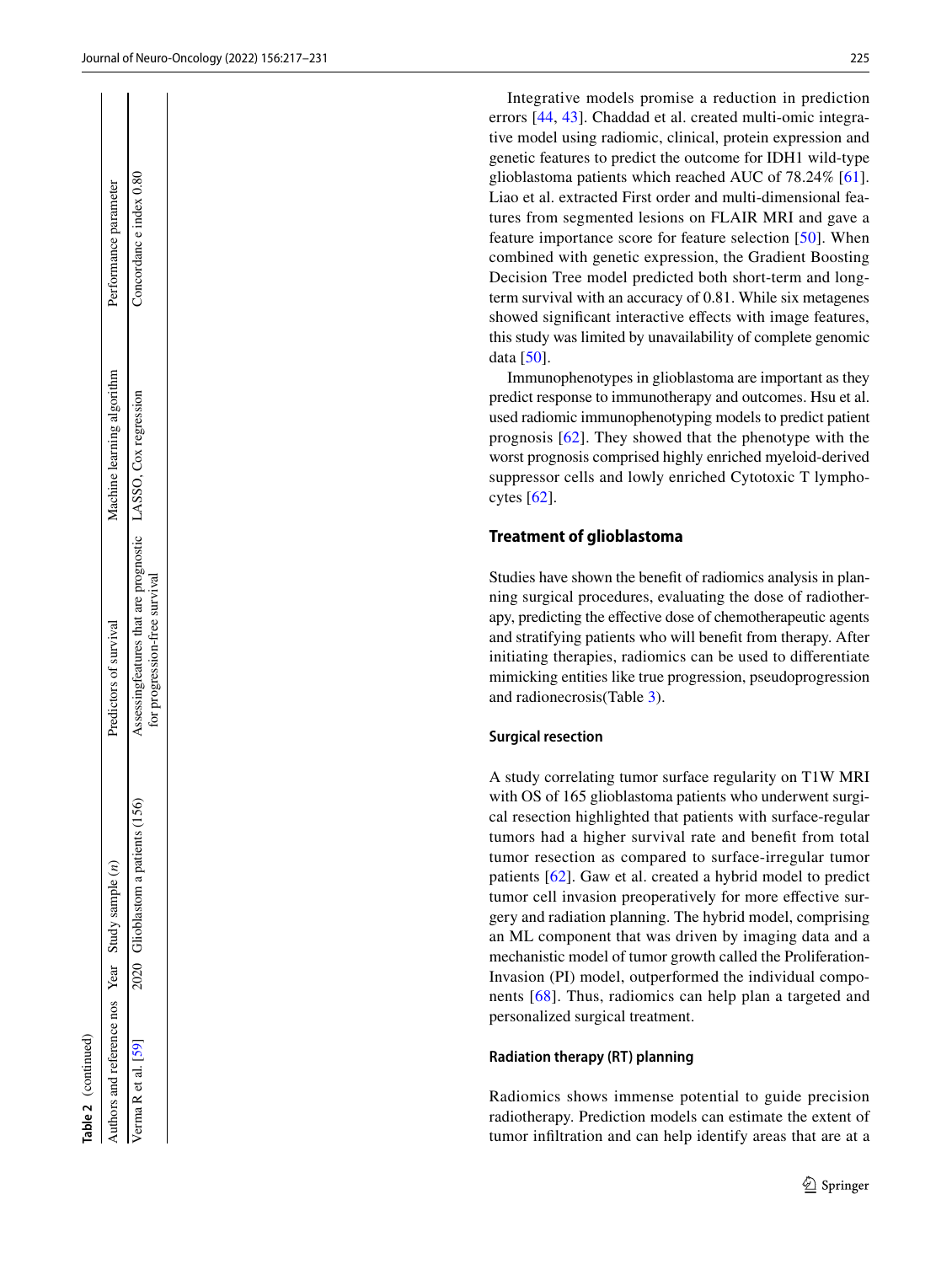<span id="page-11-0"></span>

| Authors and reference nos | Year | Study sample $(n)$                                                                      | Task                                                                                                                       | Machine learning algorithm                           | Performance parameter                                                                                             |
|---------------------------|------|-----------------------------------------------------------------------------------------|----------------------------------------------------------------------------------------------------------------------------|------------------------------------------------------|-------------------------------------------------------------------------------------------------------------------|
| Akbari et al. [63]        |      | 2016 Glioblastoma (65)                                                                  | Predict subsequent location of recur-<br>rence                                                                             | Support vector machine                               | AUC 0.84, sensitivity 91%, specificity<br>93%                                                                     |
| Baine et al. [64]         | 2021 | Pre-radiotherapy scans (35                                                              | Predicting Risk of Pseudoprogression                                                                                       |                                                      | <b>AUC 0.82</b>                                                                                                   |
| Bani-Sadr et al. [65]     | 2019 | Glioblastoma patients (76)                                                              | Differentiate pseudoprogression from<br>early progression                                                                  | Random forest                                        | Combined model accuracy 79.2%,<br>specificity 75%                                                                 |
| $Cai$ et al. $[66]$       | 2020 | um ab<br>Patients receiving bevacizu<br>(149)                                           | cizumab in brain necrosis after<br>Predicting the response to beva-<br>radiotherapy                                        | Logistic regression analysis                         | AUC 0.912                                                                                                         |
| Elshafeey et al. [67]     | 2019 | gbm patients (98)                                                                       | Differentiating between pseudopro-<br>gression and progressive disease                                                     | Support vector machine                               | Ktrans: $AUC = 94\%$ ; rCBV:<br>$AUC = 89.8%$                                                                     |
| Gaw et al. $[68]$         | 2019 | Primary GBM patients (18)                                                               | Variation in cell density                                                                                                  | Graphbased semisupervised learning<br>algorithm      | Hybrid ML-PI model mean absolute<br>predicted error (MAPE) of 0.106                                               |
| Grossmann et al. [69]     | 2017 | Multicenter BRAIN trial (291)                                                           | patients treated with bevacizumab<br>Stratify survival and progression in                                                  |                                                      |                                                                                                                   |
| Kickingereder et al. [47] | 2016 | Patients recurrent glioblastom a prior<br>to bevacizum ab treatment (172)               | Stratify survival in patients treated<br>with bevacizumab                                                                  | Supervised principal component<br>(superpc) analysis | $0.117$ and $0.678$ for PFS) was higher<br>Radiomic superpc predictor (IBS and<br>iAUC of 0.095 and 0.792 for OS; |
| Kim et al. [70]           | 2019 | Glioblastom as within 3 months after<br>standard Treatment (61)                         | Differentiate pseudoprogression from<br>early tumor progression                                                            | Generalized linear model                             | External validation AUC 0.85; internal<br>Validation AUC 0.96                                                     |
| Pérez-Beteta et al. [62]  | 2018 | Glioblastom a, TCIA (116)                                                               | Predicts survival and response to<br>surgery                                                                               | Cox proportional hazards regression<br>analysis      | Discovery: C index 0.76; validation: C<br>index $0.74$                                                            |
| Petrova et al. [71]       | 2019 | Patients with recurrent glioblastom<br>a (54)                                           | Response to treatment                                                                                                      | Support vector machine                               | Accuracy 0.78% (OS) 0.82% (PFS6)                                                                                  |
| Pope et al. [60]          | 2011 | Up-front bevacizum ab-treated + con-<br>trol patients with newly diagnosed<br>GBM (121) | Stratify survival in patients treated<br>with bevacizumab                                                                  |                                                      |                                                                                                                   |
| Yan et al. $[72]$         | 2020 | glioblas-<br>Newly diagnosed cerebral<br>tom a $(57)$                                   | surgery and concomitant chemora-<br>sion areas in patients treated with<br>To identify peritumoural progres-<br>diotherapy | Convolution al neural network                        | Training: accuracy 92.6%; validation:<br>accuracy 78.5%. Multimodal MR<br>radiomics                               |
| Yoon et al. $[73]$        |      | 2020 GBM patients (118)                                                                 | postoperative concurrent chemora-<br>Prediction of overall survival after<br>diotherapy                                    | Deep learning/CNN                                    | Combined model Cindex 0.768, iAUC<br>0.790                                                                        |
| Zhang et al. [74]         | 2018 | Pathologically confirmed necrosis or<br>progression (87)                                | Distinguishing radiation necrosis<br>from tumour progression after<br>gamma knife radiosurgery                             | RUSBoost ensemble classifier                         | Overall predictive accuracy 73.2%;<br><b>AUC 0.73</b>                                                             |
| Patel et al. [75]         | 2021 | Glioblastoma patients (76)                                                              | Differentiate between early true pro-<br>gression and Pseudoprogression                                                    | Machine learning-based tissue clas-<br>sification    | AUC 0.80, sensitivity specificity 78.2,<br>66.7%, ассигасу 73.7%                                                  |
| Rathore et al. [76]       | 2018 | De novo glioblastoma a patients (90)                                                    | Predicting recurrence of GBM by<br>estimating peritumoral edema<br>infiltration                                            | Support vector machine                               | Accuracy 87.51%, sensitivity 80.65%,<br>specificity 87.63%                                                        |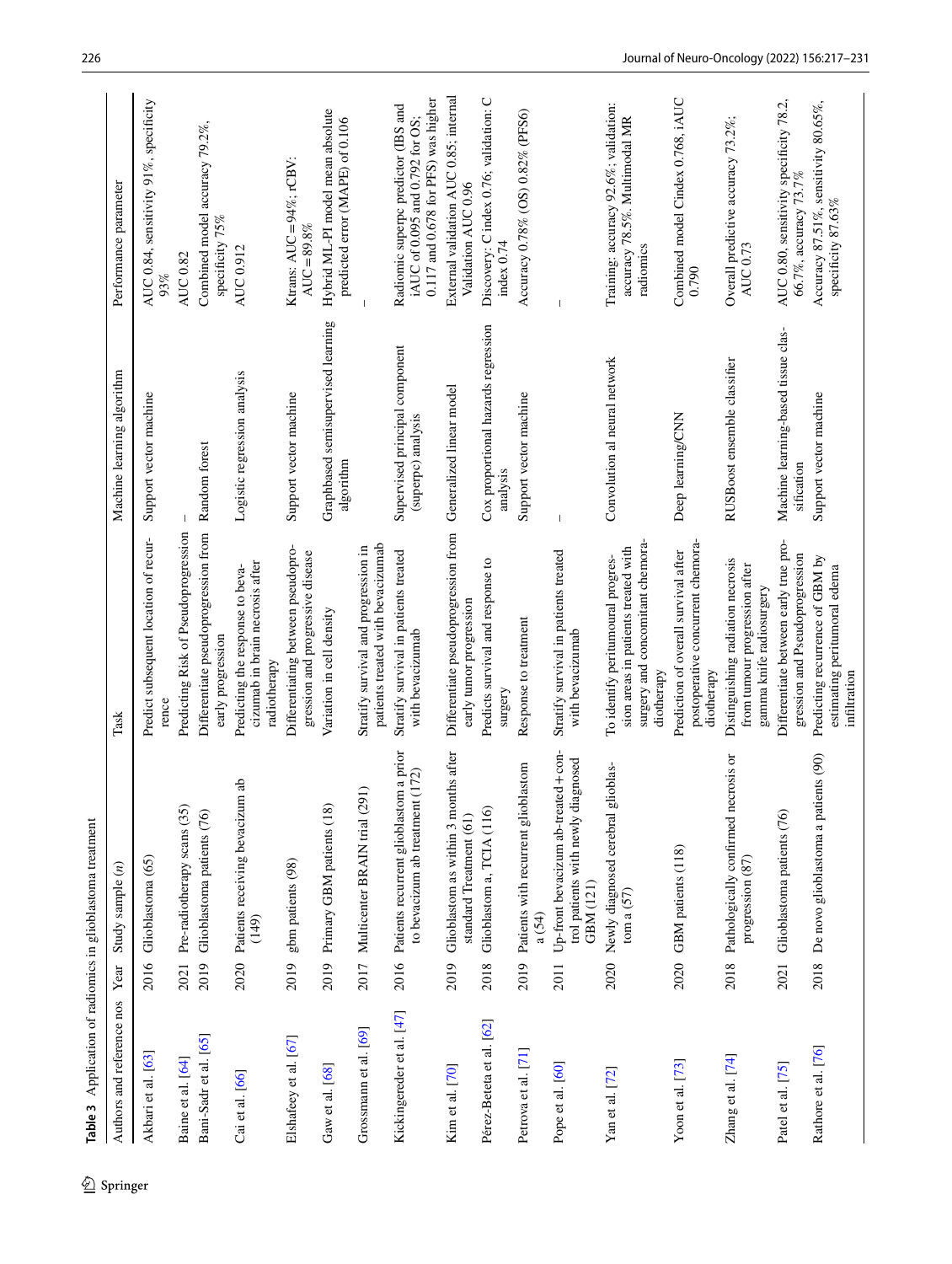higher risk of tumor recurrence for targeted RT [[63](#page-15-25), [76](#page-16-5)]. Rathore et al. worked on a method for estimating peritumoral edema infltration using radiomics by testing on preand post-operative multimodal MRI sequences in 90 de novo glioblastoma patients and found that recurrent tumor regions revealed higher vascularity and cellularity when compared with the non-recurrent regions [[76\]](#page-16-5). A similar study done on 31 de novo glioblastoma patients confrmed these fndings and also highlighted the importance of using multiparametric pattern analysis methods for planning a focused treatment approach to decrease recurrence rate [\[63\]](#page-15-25). Radiomics can guide in planning radiation therapy dose escalation in areas with higher risk of tumor recurrence as well as increasing gross total resection. This method can also help prevent dose-related toxicities seen with RT, salvaging the neural tissue at lower risk areas from damage [\[77](#page-16-6)].

#### **Chemotherapy with temozolomide (TMZ)**

Chemotherapy with TMZ along with adjuvant RT increases median OS [\[78\]](#page-16-7). However, TMZ resistance arises due to tumor heterogeneity. Yan et al. confrmed the importance of radiomics analysis in predicting disease progression in 57 glioblastoma patients treated with TMZ post-surgery using structural, difusion and perfusion MRI. The study found lower ADC, higher FLAIR and hyperintense signals on T1CE in areas with a higher risk of tumor progression [ $72$ ]. Another study assessed the efficacy of deep-learning based survival-prediction in 118 patients undergoing concurrent chemoradiotherapy with temozolomide post-surgery using features from multimodal MRI.. It highlighted that both clinical and radiomic features should be used hand in hand to predict OS of glioblastoma patients [\[73](#page-16-2)]. This reiterates the importance of radiomic models for identifcation of suitable treatment regimens guided by predicted response.

#### **Therapy with bevacizumab**

Bevacizumab is a monoclonal antibody targeting vascular endothelial growth factor (VEGF) used in patients with recurrent glioblastoma. However, variations in genetic makeup of VEGF among individuals can lead to resistance to bevacizumab, limiting its use [[47](#page-15-20)]. Radiomics analysis can provide important biomarkers for selecting patients who will benefit from this therapy. Pre-treatment T1W and T1CE MRI of patients with recurrent glioblastoma were used to develop radiomics-based predictors of survival and progression. This has utility as a low-cost instrument for identifying treatment response in these patients [\[47,](#page-15-20) [69](#page-15-30)]. Using ADC and CBV of 54 patients with recurrent glioblastoma that were treated with RT and temozolomide, and subsequently treated with bevacizumab, was effective in segregating patients into responders and non-responders to bevacizumab

treatment [[71](#page-16-0)]. In a more complex model, a stratifcation model was created which integrated the pre-treatment MRI radiomics signature, the interval between radiotherapy and diagnosis of brain necrosis, and the interval between diagnosis of brain necrosis and treatment with bevacizumab to predict which patients will beneft from bevacizumab therapy for brain necrosis after radiotherapy. This model performed well with an AUC of 0.912 in the validation set [\[66\]](#page-15-28).

## **Evaluating response to radiation therapy (RT) and chemotherapy**

Radiotherapy can result in conditions that mimic true disease progression. Texture features derived from enhancing component and perilesional edema on structural MRI were used to diferentiate pseudoprogression from true progression in glioblastoma [[79\]](#page-16-8). Another model displayed a boost in accu-racy when MGMT status was incorporated [[65\]](#page-15-27). While these studies were based on post-RT MRI, pre-RT MRI scans may also predict the development of future pseudoprogression in glioblastoma patients [[64\]](#page-15-26). Recent studies incorporated difusion and perfusion MRI which refect hypercellularity and hypervascularity to classify pseudoprogression.the accuracy is superior in these models than those based on conventional MRI alone [[70](#page-15-31), [67](#page-15-29), [80\]](#page-16-9). Another post-RT efect that is difficult to differentiate from true progression is radiation necrosis. This can also be detected using ML classifers based on traditional and delta radiomic features derived from MRI [[74](#page-16-3)]. Pseudoprogression can also follow chemotherapy and radiomics offers hope in this regard. A clinio-radiomic classifer including multimodal MRI features was developed which showed an AUC of 0.80 [[75\]](#page-16-4).

# **Challenges in the clinical application of radiomics for glioblastoma**

Despite the proven potential of radiomics in various aspects of glioblastoma management, these methods are yet to be introduced in mainstream clinical practice. Obstacles to translation include limited reproducibility of algorithms and less robust machine models. Formation of bodies to recommend standardization methods such as QIBA and QIN offer hope [[81,](#page-16-10) [82\]](#page-16-11).

## **Data availability and sharing**

The majority of the studies exploring radiomics in glioblastoma are limited by small sample sizes. Biological variability of the tumor among patients explains why radiomics is still in its infancy. Promoting collaborative studies, sharing of data across institutions and making more high-quality datasets publicly available (such as Huiyihuiying Inc.,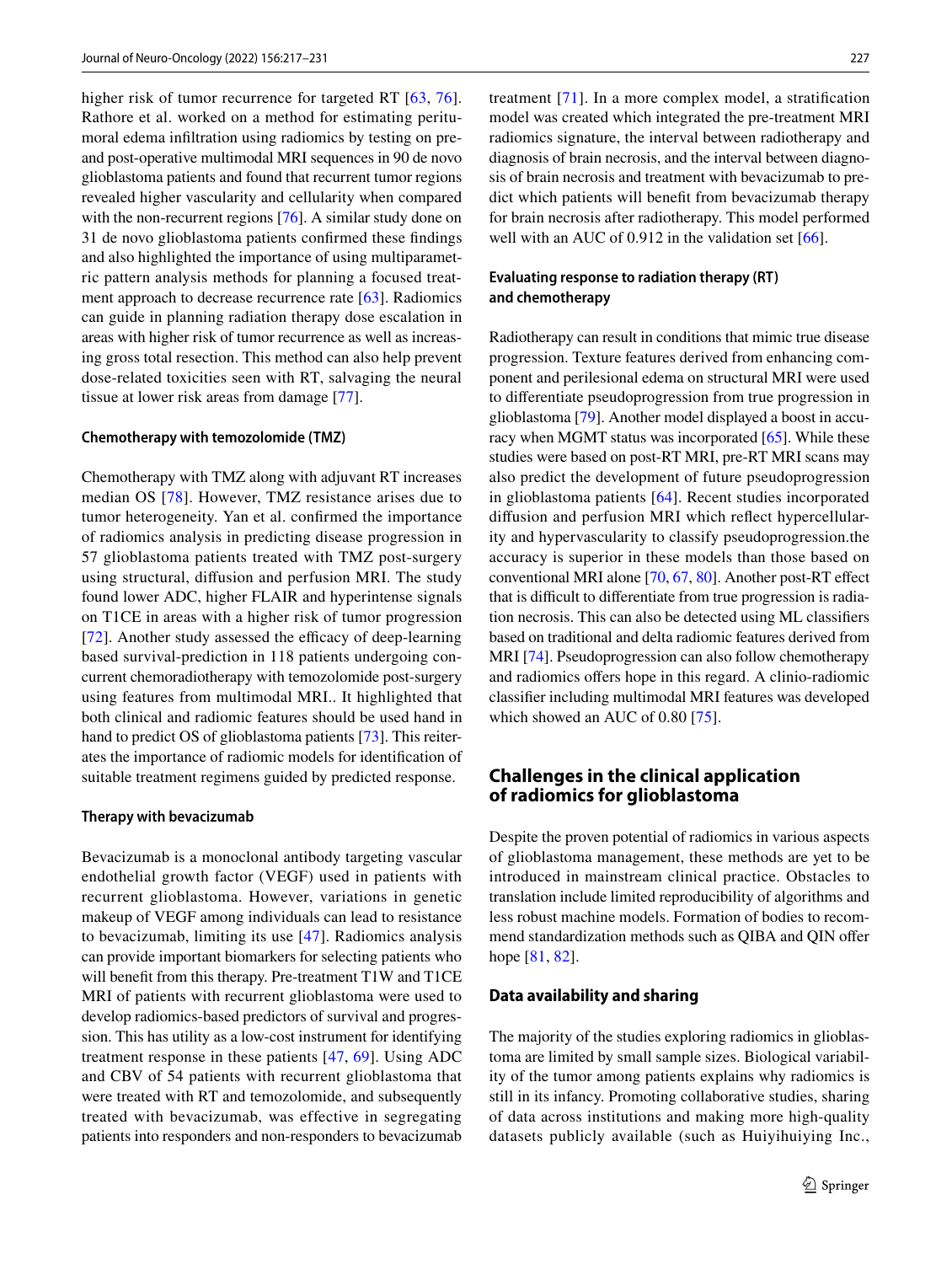BraTS, TCGA [[83](#page-16-12)[–85\]](#page-16-13)) will result in more robust as well as reproducible models. This also requires overcoming the administrative and regulatory barriers to large-scale data sharing. In addition, clearly documenting the analysis and making original codes and data available will allow other investigators to replicate the results [\[62](#page-15-23)].

## **Image acquisition**

The inclusion of retrospectively collected, multi-center data for clinical trials on radiomics is limited by variations across institutions in image acquisition such as the protocol defned by physicians, resolution, slice thickness, and washout period for contrast imaging of the acquired images [\[86](#page-16-14)]. Features extracted from MRI images can be infuenced by feld of view, feld strength and slice thickness [\[87\]](#page-16-15). To combat the variability in the data collected, standardized steps are recommended following the image acquisition like intensity normalization, voxel re-slicing, use of a specifc anatomical plane for multiparametric data, standardization of signal intensity prior to image listing, and developing algorithms for multiple MR modalities for image registration [[86,](#page-16-14) [88,](#page-16-16) [89\]](#page-16-17).

## **Segmentation and feature extraction**

Although considered the highest standard for segmentation, manual segmentation of images is labor-intensive and increases risk of observer bias. In contrast, semi- and fullyautomated methods can improve robustness and reproducibility [[90](#page-16-18)]. Extracted features are dependent on the segmented region and tumor margins therefore segmentation is the key step [\[87](#page-16-15)]. While automated feature extraction has lower degree of variation in the scoring of semantic features [\[86\]](#page-16-14), these methods can still lead to site-specific variations when obtaining imaging [[86](#page-16-14)].

# **Machine learning models**

Accuracy of ML models is limited by overftting and underftting. Overftting of data occurs when doing feature extraction on high-dimensional, large-scale data [[83\]](#page-16-12). However, it can be reduced by feature selection methods such as principal components analysis (PCA), sparse PCA, auto-encoders, etc. [[91,](#page-16-19) [92\]](#page-16-20). Underftting, due to small sample sizes, can be addressed using techniques like SMOTE [\[93\]](#page-16-21).

# **Conclusion**

Radiomics offers revolutionary changes in the scope of glioblastoma management through facilitating a personalized approach at various stages. Integrative models that include clinical, genetic and other molecular data can enhance the accuracy. The main limitation seen in most studies is the small sample size and the retrospective nature of these projects. Besides, variability in methods to generate data across institutions limits the generalizability in diferent patient populations. Whilst the results of these studies are promising, a key goal moving forward is to make these models more reproducible in a wide array of settings. Multicenter clinical trials are needed to translate these models and provide actual benefts to glioblastoma patients.

**Author contributions** KA—conceptualization, drafting, revising, reviewing, supervision, FBA—drafting, revising, SM—drafting, revising, FM—revising, reviewing, supervision, SAE—conceptualization, revising, reviewing, supervision, WBP—revising, reviewing, TM revising, reviewing, JPR—revising, reviewing.

**Funding** None.

**Data availability** Not applicable.

**Code availability** Not applicable.

## **Declarations**

**Conflict of interest** None.

**Ethical approval** This article does not contain any studies with human participants or animals performed by any of the authors.

# **References**

- <span id="page-13-0"></span>1. Tykocki T, Eltayeb M (2018) Ten-year survival in glioblastoma. A systematic Review. J Clin Neurosci 54:7–13
- <span id="page-13-1"></span>2. Hobbs SK, Shi G, Homer R, Harsh G, Atlas SW, Bednarski MD (2003) Magnetic resonance image-guided proteomics of human glioblastoma multiforme. J MagnReson Imaging 18(5):530–536
- <span id="page-13-2"></span>3. Ellingson BM (2015) Radiogenomics and imaging phenotypes in glioblastoma: novel observations and correlation with molecular characteristics. CurrNeurolNeurosci Rep 15(1):506
- <span id="page-13-4"></span>4. ElBanan MG, Amer AM, Zinn PO, Colen RR (2015) Imaging genomics of Glioblastoma: state of the art bridge between genomics and neuroradiology. Neuroimaging Clin N Am 25(1):141–153
- <span id="page-13-3"></span>5. Verduin M, Compter I, Steijvers D, Postma AA, Eekers DBP, Anten MM et al (2018) Noninvasive glioblastoma testing: multimodal approach to monitoring and predicting treatment response. Dis Markers 2018:2908609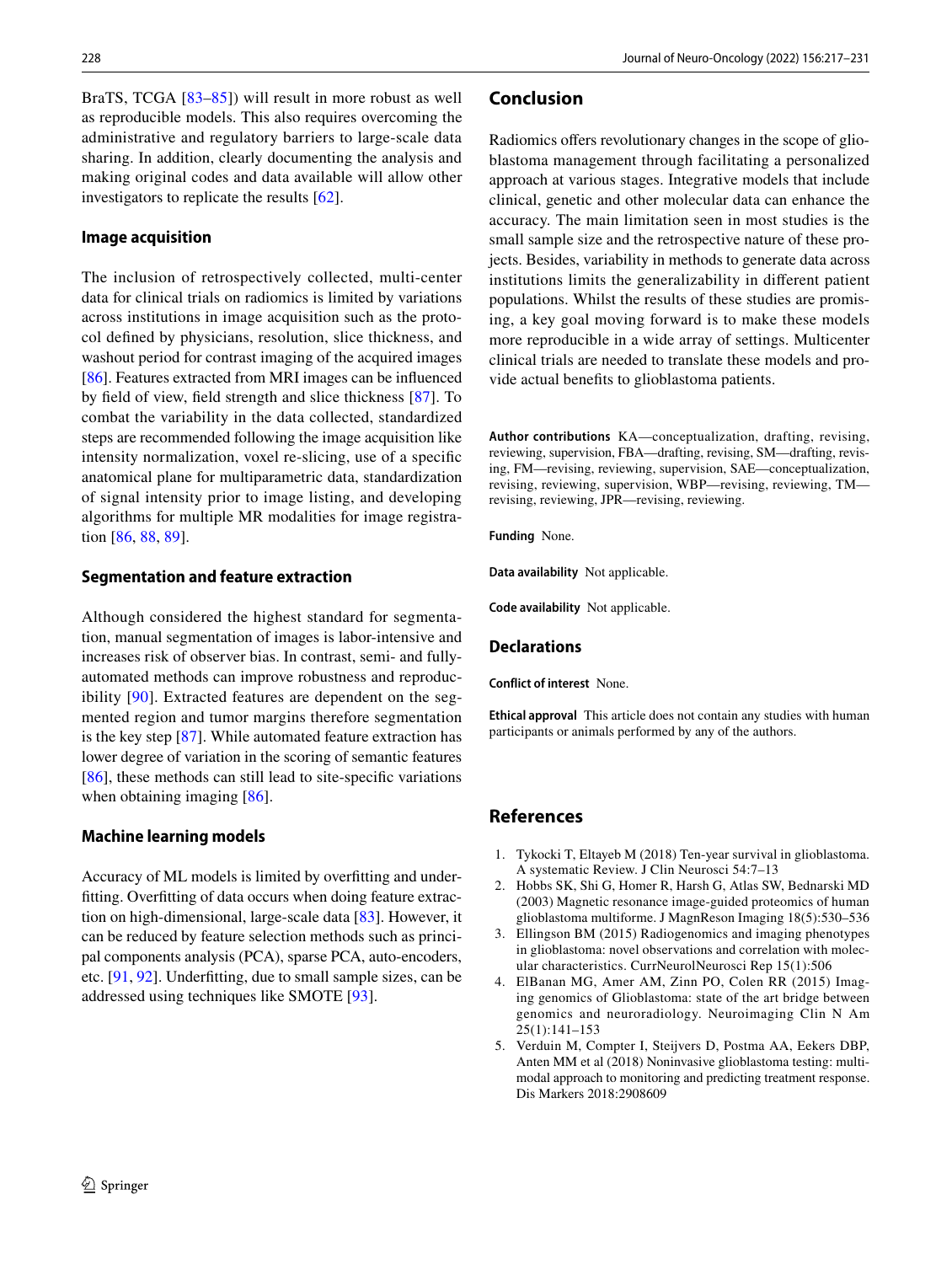- <span id="page-14-0"></span>6. Olar A, Aldape KD (2014) Using the molecular classification of glioblastoma to inform personalized treatment. J Pathol 232(2):165–177
- <span id="page-14-1"></span>7. Sotoudeh H, Shafaat O, Bernstock JD, Brooks MD, Elsayed GA, Chen JA et al (2019) Artifcial intelligence in the management of glioma: era of personalized medicine. Front Oncol 9:768
- <span id="page-14-2"></span>8. Chaddad A, Kucharczyk MJ, Daniel P, Sabri S, Jean-Claude BJ, Niazi T, Abdulkarim B (2019) Radiomics in glioblastoma: current status and challenges facing clinical implementation. Front Oncol 21(9):374
- <span id="page-14-3"></span>9. Lambin P, Leijenaar RTH, Deist TM, Peerlings J, de Jong EEC, van Timmeren J et al (2017) Radiomics: the bridge between medical imaging and personalized medicine. Nat Rev Clin Oncol 14(12):749–762
- <span id="page-14-4"></span>10. Pinker K, Shitano F, Sala E, Do RK, Young RJ, Wibmer AG et al (2018) Background, current role, and potential applications of radiogenomics. J MagnReson Imaging 47(3):604–620
- <span id="page-14-14"></span>11. Artzi M, Bressler I, Bashat DB (2019) Diferentiation between glioblastoma, brain metastasis and subtypes using radiomics analysis. J Magn Reson Imaging 50(2):519–528
- <span id="page-14-15"></span>12. Bae S, An C, Ahn SS, Kim H, Han K, Kim SW et al (2020) Robust performance of deep learning for distinguishing glioblastoma from single brain metastasis using radiomic features: model development and validation. Sci Rep 21:10
- <span id="page-14-23"></span>13. Barajas RF, Phillips JJ, Parvataneni R, Molinaro A, Essock-Burns E, Bourne G et al (2012) Regional variation in histopathologic features of tumor specimens from treatment-naive glioblastoma correlates with anatomic and physiologic MR Imaging. Neuro Oncol 14(7):942–954
- <span id="page-14-21"></span>14. Cho HH, Lee SH, Kim J, Park H (2018) Classifcation of the glioma grading using radiomics analysis. PeerJ. 22(6):e5982
- <span id="page-14-10"></span>15. Colen RR, Vangel M, Wang J, Gutman DA, Hwang SN, Wintermark M et al (2014) Imaging genomic mapping of an invasive MRI phenotype predicts patient outcome and metabolic dysfunction: a TCGA glioma phenotype research group project. BMC Med Genomics 2(7):30
- <span id="page-14-17"></span>16. Drabycz S, Roldán G, de Robles P, Adler D, McIntyre JB, Magliocco AM et al (2010) An analysis of image texture, tumor location, and MGMT promoter methylation in glioblastoma using magnetic resonance imaging. Neuroimage 49(2):1398–1405
- <span id="page-14-5"></span>17. Ellingson BM, Lai A, Harris RJ, Selfridge JM, Yong WH, Das K et al (2013) Probabilistic radiographic atlas of glioblastoma phenotypes. AJNR Am J Neuroradiol 34(3):533–540
- <span id="page-14-13"></span>18. Gutman DA, Dunn WD, Grossmann P, Cooper LAD, Holder CA, Ligon KL et al (2015) Somatic mutations associated with MRI-derived volumetric features in glioblastoma. Neuroradiology 57(12):1227–1237
- <span id="page-14-22"></span>19. Jeong J, Wang L, Ji B, Lei Y, Ali A, Liu T et al (2019) Machinelearning based classifcation of glioblastoma using delta-radiomic features derived from dynamic susceptibility contrast enhanced magnetic resonance images: Introduction. Quant Imaging Med Surg 9(7):1201–1213
- <span id="page-14-19"></span>20. Hajianfar G, Shiri I, Maleki H, Oveisi N, Haghparast A, Abdollahi H et al (2019) Noninvasive O6 methylguanine-DNA methyltransferase status prediction in glioblastoma multiforme cancer using magnetic resonance imaging radiomics features: univariate and multivariate radiogenomics analysis. World Neurosurg 1(132):e140–e161
- <span id="page-14-18"></span>21. Korfatis P, Kline TL, Coufalova L, Lachance DH, Parney IF, Carter RE et al (2016) MRI texture features as biomarkers to predict MGMT methylation status in glioblastomas. Med Phys 43(6):2835–2844
- <span id="page-14-8"></span>22. Kong D-S, Kim J, Lee I-H, Kim ST, Seol HJ, Lee J-I et al (2016) Integrative radiogenomic analysis for multicentric radiophenotype in glioblastoma. Oncotarget 7(10):11526–11538
- <span id="page-14-24"></span>23. Lee MH, Kim J, Kim S-T, Shin H-M, You H-J, Choi JW et al (2019) Prediction of IDH1 mutation status in glioblastoma using machine learning technique based on quantitative radiomic data. World Neurosurg 125:e688–e696
- <span id="page-14-25"></span>24. Li Z-C, Bai H, Sun Q, Li Q, Liu L, Zou Y et al (2018) Multiregional radiomics features from multiparametric MRI for prediction of MGMT methylation status in glioblastoma multiforme: a multicentre study. EurRadiol 28(9):3640–3650
- <span id="page-14-26"></span>25. Lin X, Lee M, Buck O, Woo KM, Zhang Z, Hatzoglou V et al (2017) Diagnostic accuracy of T1-weighted DCE-MRI and DWI-ADC for diferentiation of glioblastoma and primary CNS lymphoma. AJNR Am J Neuroradiol 38(3):485–491
- <span id="page-14-27"></span>26. Suh HB, Choi YS, Bae S, Ahn SS, Chang JH, Kang S-G et al (2018) Primary central nervous system lymphoma and atypical glioblastoma: diferentiation using radiomics approach. EurRadiol 28(9):3832–3839
- <span id="page-14-9"></span>27. Naeini KM, Pope WB, Cloughesy TF, Harris RJ, Lai A, Eskin A et al (2013) Identifying the mesenchymal molecular subtype of glioblastoma using quantitative volumetric analysis of anatomic magnetic resonance images. Neuro Oncol 15(5):626–634
- <span id="page-14-20"></span>28. Nakamoto T, Takahashi W, Haga A, Takahashi S, Kiryu S, Nawa K et al (2019) Prediction of malignant glioma grades using contrast-enhanced T1-weighted and T2-weighted magnetic resonance images based on a radiomic analysis. Sci Rep 9(1):19411
- <span id="page-14-28"></span>29. Pope WB, Mirsadraei L, Lai A, Eskin A, Qiao J, Kim HJ et al (2012) Diferential gene expression in glioblastoma defned by ADC histogram analysis: relationship to extracellular matrix molecules and survival. AJNR Am J Neuroradiol 33(6):1059–1064
- <span id="page-14-7"></span>30. Rathore S, Akbari H, Rozycki M, Abdullah KG, Nasrallah MP, Binder ZA et al (2018) Radiomic MRI signature reveals three distinct subtypes of glioblastoma with diferent clinical and molecular characteristics, offering prognostic value beyond IDH1. Sci Rep 8(1):5087
- <span id="page-14-29"></span>31. Sasaki T, Kinoshita M, Fujita K, Fukai J, Hayashi N, Uematsu Y et al (2019) Radiomics and MGMT promoter methylation for prognostication of newly diagnosed glioblastoma. Sci Rep 9(1):14435
- <span id="page-14-30"></span>32. Tian Q, Yan L-F, Zhang X, Zhang X, Hu Y-C, Han Y et al (2018) Radiomics strategy for glioma grading using texture features from multiparametric MRI. J MagnReson Imaging 48(6):1518–1528
- <span id="page-14-31"></span>33. Xi Y, Guo F, Xu Z, Li C, Wei W, Tian P et al (2018) Radiomics signature: A potential biomarker for the prediction of MGMT promoter methylation in glioblastoma. J Magn Reson Imaging 47(5):1380–1387
- <span id="page-14-32"></span>34. Zhang X, Yan L-F, Hu Y-C, Li G, Yang Y, Han Y et al (2017) Optimizing a machine learning based glioma grading system using multi-parametric MRI histogram and texture features. Oncotarget 8(29):47816–47830
- <span id="page-14-11"></span>35. Zinn PO, Sathyan P, Mahajan B, Bruyere J, Hegi M, Majumder S et al (2012) A novel volume-age-KPS (VAK) glioblastoma classifcation identifes a prognostic cognate microRNA-gene signature. PLoS One. 7(8):e41522
- <span id="page-14-12"></span>36. Zinn PO, Mahajan B, Majadan B, Sathyan P, Singh SK, Majumder S et al (2011) Radiogenomic mapping of edema/cellular invasion MRI-phenotypes in glioblastoma multiforme. PLoS One. 6(10):e25451
- <span id="page-14-16"></span>37. Shin I, Kim H, Ahn SS, Sohn B, Bae S, Park JE, Kim HS, Lee SK (2021) Development and validation of a deep learningbased model to distinguish glioblastoma from solitary brain metastasis using conventional MR images. Am J Neuroradiol 42(5):838–844
- <span id="page-14-6"></span>38. Lim DA, Cha S, Mayo MC, Chen M-H, Keles E, VandenBerg S, Berger MS (2007) Relationship of glioblastoma multiforme to neural stem cell regions predicts invasive and multifocal tumor phenotype. Neuro Oncol 9(4):424–429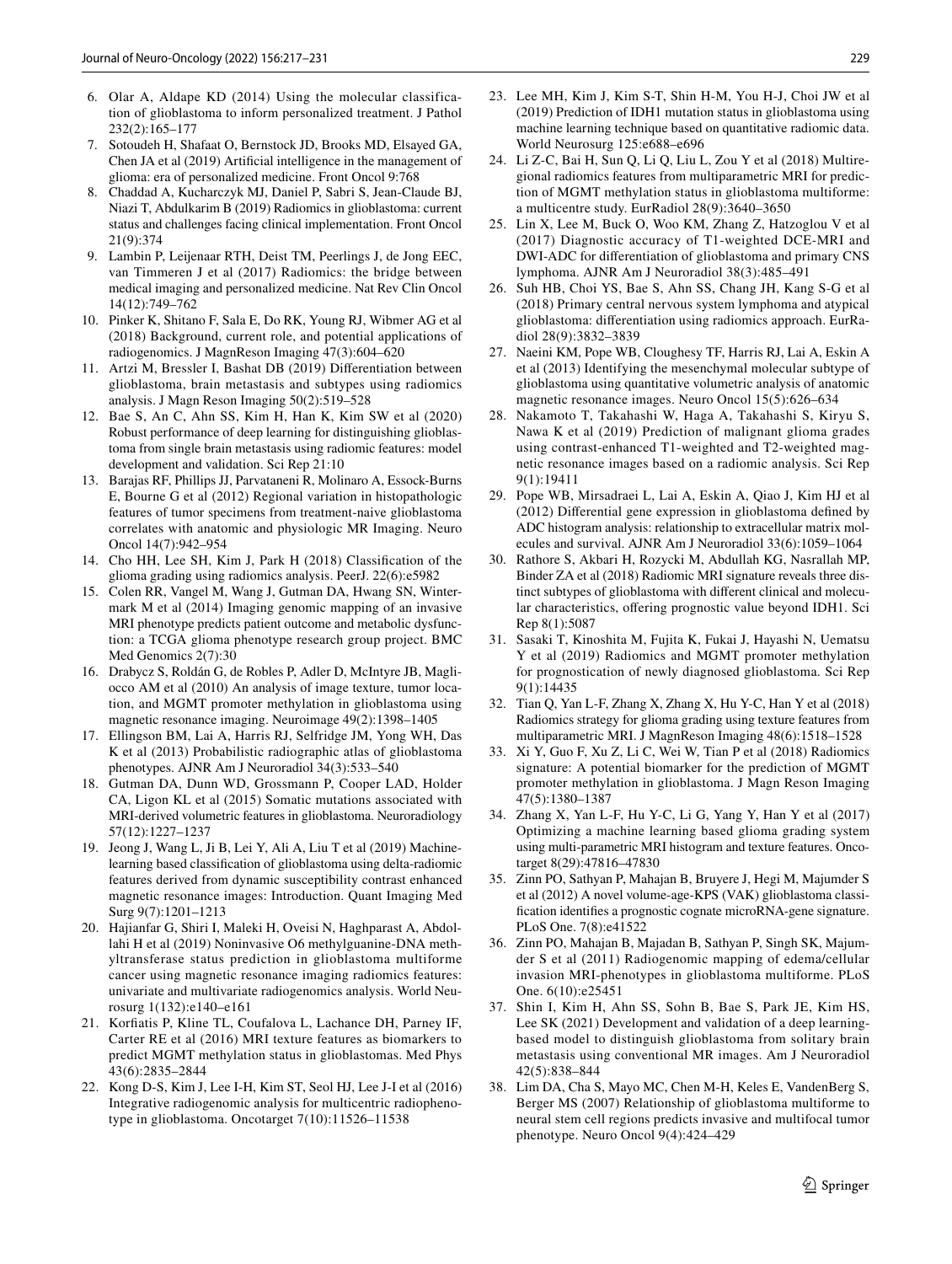- <span id="page-15-0"></span>39. Gutman DA, Cooper LAD, Hwang SN, Holder CA, Gao J, Aurora TD et al (2013) MR imaging predictors of molecular profle and survival: multi-institutional study of the TCGA glioblastoma data set. Radiology 267(2):560–569
- <span id="page-15-1"></span>40. Diehn M, Nardini C, Wang DS, McGovern S, Jayaraman M, Liang Y et al (2008) Identifcation of noninvasive imaging surrogates for brain tumor gene-expression modules. Proc Natl AcadSci U S A 105(13):5213–5218
- <span id="page-15-2"></span>41. Chaddad A, Tanougast C (2016) Extracted magnetic resonance texture features discriminate between phenotypes and are associated with overall survival in glioblastoma multiforme patients. Med BiolEngComput 54(11):1707–1718
- <span id="page-15-3"></span>42. Abrigo JM, Fountain DM, Provenzale JM, Law EK, Kwong JS, Hart MG et al (2018) Magnetic resonance perfusion for diferentiating low-grade from high-grade gliomas at frst presentation. Cochrane Database Syst Rev. 1:CD011551
- <span id="page-15-18"></span>43. Beig N, Patel J, Prasanna P, Hill V, Gupta A, Correa R et al (2018) Radiogenomic analysis of hypoxia pathway is predictive of overall survival in Glioblastoma. Sci Rep 8(1):7
- <span id="page-15-15"></span>44. Choi Y, Nam Y, Jang J, Shin N-Y, Lee YS, Ahn K-J, et al (2020) Radiomics may increase the prognostic value for survival in glioblastoma patients when combined with conventional clinical and genetic prognostic models. EurRadiol.
- <span id="page-15-17"></span>45. Fuster-Garcia E, LorenteEstellés D, Álvarez-Torres M, Juan-Albarracín J, Chelebian E, Rovira A et al (2021) MGMT methylation may beneft overall survival in patients with moderately vascularized glioblastomas. EurRadiol 31(3):1738–47
- <span id="page-15-19"></span>46. Hsu JB-K, Lee GA, Chang T-H, Huang S-W, Le NQK, Chen Y-C, et al (2020) Radiomic immunophenotyping of GSEAassessed immunophenotypes of glioblastoma and its implications for prognosis: a feasibility study. Cancers (Basel);12(10).
- <span id="page-15-20"></span>47. Kickingereder P, Götz M, Muschelli J, Wick A, Neuberger U, Shinohara RT et al (2016) Large-scale radiomic profling of recurrent glioblastoma identifes an imaging predictor for stratifying anti-angiogenic treatment response. Clin Cancer Res 22(23):5765–5771
- <span id="page-15-13"></span>48. Jain R, Poisson LM, Gutman D, Scarpace L, Hwang SN, Holder CA et al (2014) Outcome prediction in patients with glioblastoma by using imaging, clinical, and genomic biomarkers: focus on the nonenhancing component of the tumor. Radiology 272(2):484–493
- <span id="page-15-5"></span>49. Lao J, Chen Y, Li Z-C, Li Q, Zhang J, Liu J et al (2017) A deep learning-based radiomics model for prediction of survival in glioblastoma multiforme. Sci Rep 4:7
- <span id="page-15-21"></span>50. Liao X, Cai B, Tian B, Luo Y, Song W, Li Y (2019) Machinelearning based radiogenomics analysis of MRI features and metagenes in glioblastoma multiforme patients with diferent survival time. J Cell Mol Med 23(6):4375–4385
- <span id="page-15-16"></span>51. Molitoris JK, Rao YJ, Patel RA, Kane LT, Badiyan SN, Gittleman H et al (2017) Multi-institutional external validation of a novel glioblastoma prognostic nomogram incorporating MGMT methylation. J Neurooncol 134(2):331–338
- <span id="page-15-12"></span>52. Park JE, Kim HS, Jo Y, Yoo R-E, Choi SH, Nam SJ et al (2020) Radiomics prognostication model in glioblastoma using difusion- and perfusion-weighted MRI. Sci Rep 10(1):4250
- <span id="page-15-7"></span>53. Sanghani P, Ang BT, King NKK, Ren H (2018) Overall survival prediction in glioblastoma multiforme patients from volumetric, shape and texture features using machine learning. SurgOncol 27(4):709–714
- <span id="page-15-4"></span>54. Tixier F, Um H, Bermudez D, Iyer A, Apte A, Graham MS et al (2019) Preoperative MRI-radiomics features improve prediction of survival in glioblastoma patients over MGMT methylation status alone. Oncotarget 10(6):660–672
- <span id="page-15-9"></span>55. Yang D, Rao G, Martinez J, Veeraraghavan A, Rao A (2015) Evaluation of tumor-derived MRI-texture features

for discrimination of molecular subtypes and prediction of 12-month survival status in glioblastoma. Med Phys 42(11):6725–6735

- <span id="page-15-6"></span>56. Zhang X, Lu H, Tian Q, Feng N, Yin L, Xu X et al (2019) A radiomics nomogram based on multiparametric MRI might stratify glioblastoma patients according to survival. EurRadiol 29(10):5528–5538
- <span id="page-15-8"></span>57. Zhou M, Chaudhury B, Hall LO, Goldgof DB, Gillies RJ, Gatenby RA (2017) Identifying spatial imaging biomarkers of glioblastoma multiforme for survival group prediction. J MagnReson Imaging 46(1):115–123
- <span id="page-15-10"></span>58. Soltani M, Bonakdar A, Shakourifar N, Babaie R, Raahemifar K (2021) Efficacy of location-based features for survival prediction of patients with glioblastoma depending on resection status. Front Oncol 6(11):2509
- <span id="page-15-11"></span>59. Verma R, Correa R, Hill VB, Statsevych V, Bera K, Beig N, Mahammedi A, Madabhushi A, Ahluwalia M, Tiwari P (2020) Tumor habitat–derived radiomic features at pretreatment MRI that are prognostic for progression-free survival in glioblastoma are associated with key morphologic attributes at histopathologic examination: a feasibility study. Radiol Artifcial Intelligence. 2(6):e190168
- <span id="page-15-14"></span>60. Pope WB, Lai A, Mehta R, Kim HJ, Qiao J, Young JR et al  $(2011)$  Apparent diffusion coefficient histogram analysis stratifes progression-free survival in newly diagnosed bevacizumabtreated glioblastoma. AJNR Am J Neuroradiol 32(5):882–889
- <span id="page-15-22"></span>61. Chaddad A, Daniel P, Sabri S, Desrosiers C, Abdulkarim B (2019) Integration of radiomic and multi-omic analyses predicts survival of newly diagnosed IDH1 wild-type glioblastoma. Cancers 11(8):1148
- <span id="page-15-23"></span>62. Pérez-Beteta J, Molina-García D, Ortiz-Alhambra JA, Fernández-Romero A, Luque B, Arregui E et al (2018) Tumor surface regularity at MR imaging predicts survival and response to surgery in patients with glioblastoma. Radiology 288(1):218–225
- <span id="page-15-25"></span>63. Akbari H, Macyszyn L, Da X, Bilello M, Wolf RL, Martinez-Lage M et al (2016) Imaging surrogates of infltration obtained via multiparametric imaging pattern analysis predict subsequent location of recurrence of glioblastoma. Neurosurgery 78(4):572–580
- <span id="page-15-26"></span>64. Baine M, Burr J, Du Q, Zhang C, Liang X, Krajewski L et al (2021) The potential use of radiomics with pre-radiation therapy MR imaging in predicting risk of pseudoprogression in glioblastoma patients. J Imaging 7(2):17
- <span id="page-15-27"></span>65. Bani-Sadr A, Eker OF, Berner L-P, Ameli R, Hermier M, Barritault M, et al (2019) Conventional MRI radiomics in patients with suspected early- or pseudo-progression. Neuro-Oncol Adv;1(vdz019).
- <span id="page-15-28"></span>66. Cai J, Zheng J, Shen J, Yuan Z, Xie M, Gao M et al (2020) A Radiomics model for predicting the response to bevacizumab in brain necrosis after radiotherapy. Clin Cancer Res 26(20):5438–5447
- <span id="page-15-29"></span>67. Elshafeey N, Kotrotsou A, Hassan A, Elshafei N, Hassan I, Ahmed S et al (2019) Multicenter study demonstrates radiomic features derived from magnetic resonance perfusion images identify pseudoprogression in glioblastoma. Nat Commun 10(1):3170
- <span id="page-15-24"></span>68. Gaw N, Hawkins-Daarud A, Hu LS, Yoon H, Wang L, Xu Y et al (2019) Integration of machine learning and mechanistic models accurately predicts variation in cell density of glioblastoma using multiparametric MRI. Sci Rep 9(1):10063
- <span id="page-15-30"></span>69. Grossmann P, Narayan V, Chang K, Rahman R, Abrey L, Reardon DA et al (2017) Quantitative imaging biomarkers for risk stratifcation of patients with recurrent glioblastoma treated with bevacizumab. Neuro Oncol 19(12):1688–1697
- <span id="page-15-31"></span>70. Kim JY, Park JE, Jo Y, Shim WH, Nam SJ, Kim JH et al (2019) Incorporating difusion- and perfusion-weighted MRI into a radiomics model improves diagnostic performance for pseudoprogression in glioblastoma patients. Neuro Oncol 21(3):404–414